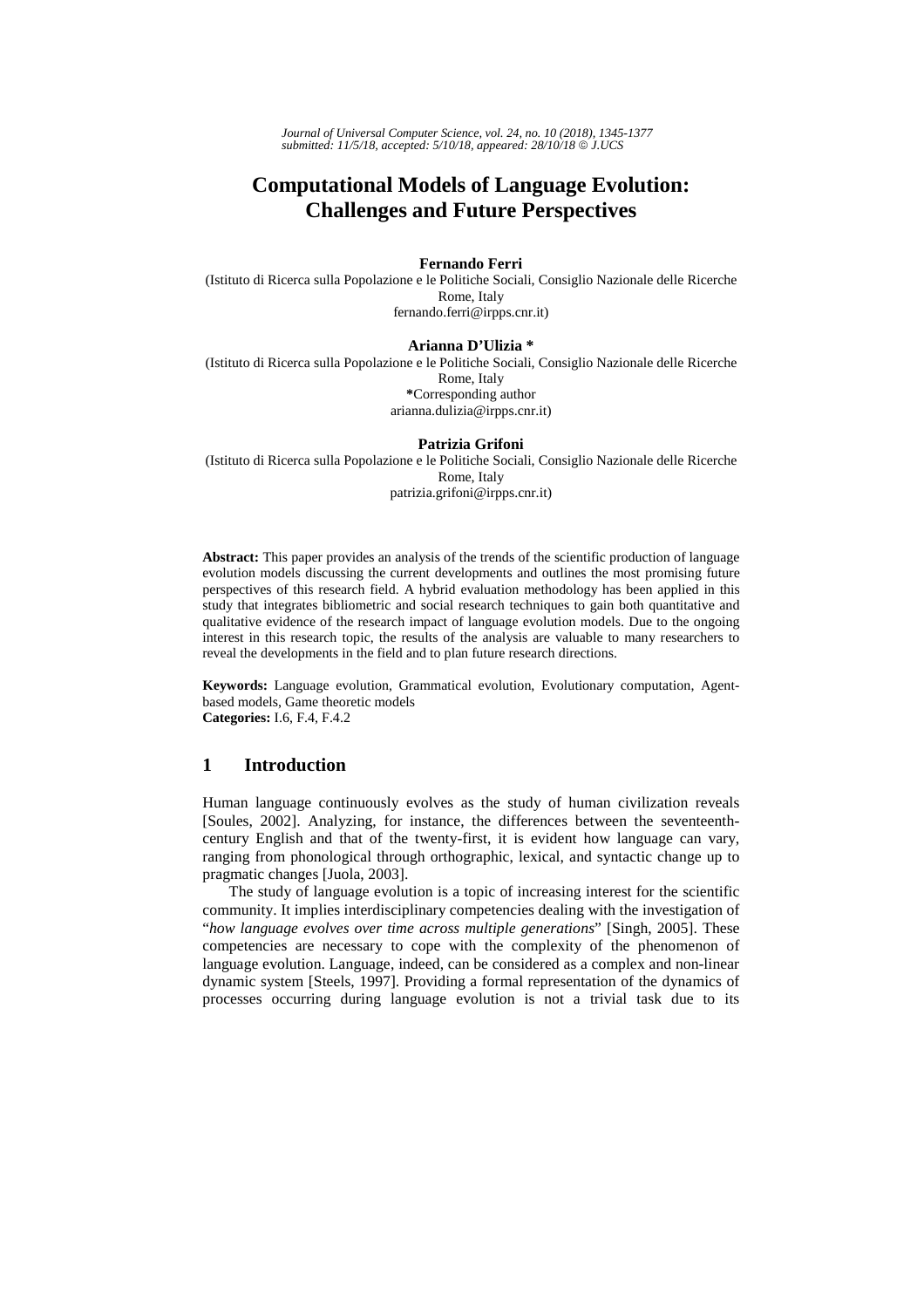complexity and non-linearity. To this end, computational modeling has become fundamental for investigating and simulating the behavior and long-term dynamics of language [de Boer, 2006] [Christiansen and Kirby, 2003]. The main reason is that computational modeling allows theoretical models to be simulated and the results to be compared with empirical observations by allowing to validate the theory [Vogt, 2009]. We can use as a metaphor what happens in meteorology with computational climate change models. The earth's atmosphere and the oceanic masses are part of a complex dynamic system, which can be better understood with the help of computational modeling. Analogously, several linguistic phenomena, such as the lexicon emergence, the syntax acquisition, the symbol grounding (i.e. how words get their meanings), the emergence of compositionality (i.e. the property of systematically deriving the meaning of composite expressions from the meanings of their parts and the way in which these parts are combined), etc., are hard to be explained without the use of computational language evolution models.

This has led many researchers to apply computational modeling, giving rise to several relevant language evolution models. These models have been surveyed by several authors [Grifoni et al., 2016] [Jaeger et al., 2009] [Vogt, 2009]. In order to advance the field of language evolution modeling, it is useful to collect information and describe the developments in this field by carrying out a bibliometric analysis of the scientific publications from 2000 to 2015 and integrating it with a short interview with some authors of these papers. Due to the ongoing interest in this research topic, we think that such an analysis is valuable to many researchers to reveal the developments in the field and to plan future research directions.

Therefore, in this article, we provide a bibliometric study of language evolution models gathered from two relevant search engines (Web of Science and Scopus) and developed in the years 2000-2015. By using various measures, namely the temporal distributions and citation counts, this study evaluates the productivity and research impact of computational methods and linguistic representations used in the language evolution models. This evaluation is integrated with the analysis of the responses to a brief interview conducted with some authors of the models regarding the evolution of their research interests. Therefore, a hybrid methodology has been applied in this study that integrates bibliometric and social research techniques to gain both quantitative and qualitative evidence of the research impact of language evolution models in order to outline the most promising perspectives in this research field.

Compared to the previous surveys on language evolution, the research contribution of this article is shifted from an overview of language evolution models toward a bibliometric analysis of language evolution models and a discussion of possible research directions.

The remainder of the paper is organized as follows. Section 2 provides a discussion about current research challenges in language evolution and the motivation of our study. Section 3 gives some information about previous surveys on language evolution models. In Section 4, the analysis of scientific production based on bibliometric data is provided. In Section 5, a discussion about future challenges and perspectives of language evolution models is given. Section 6 concludes the paper.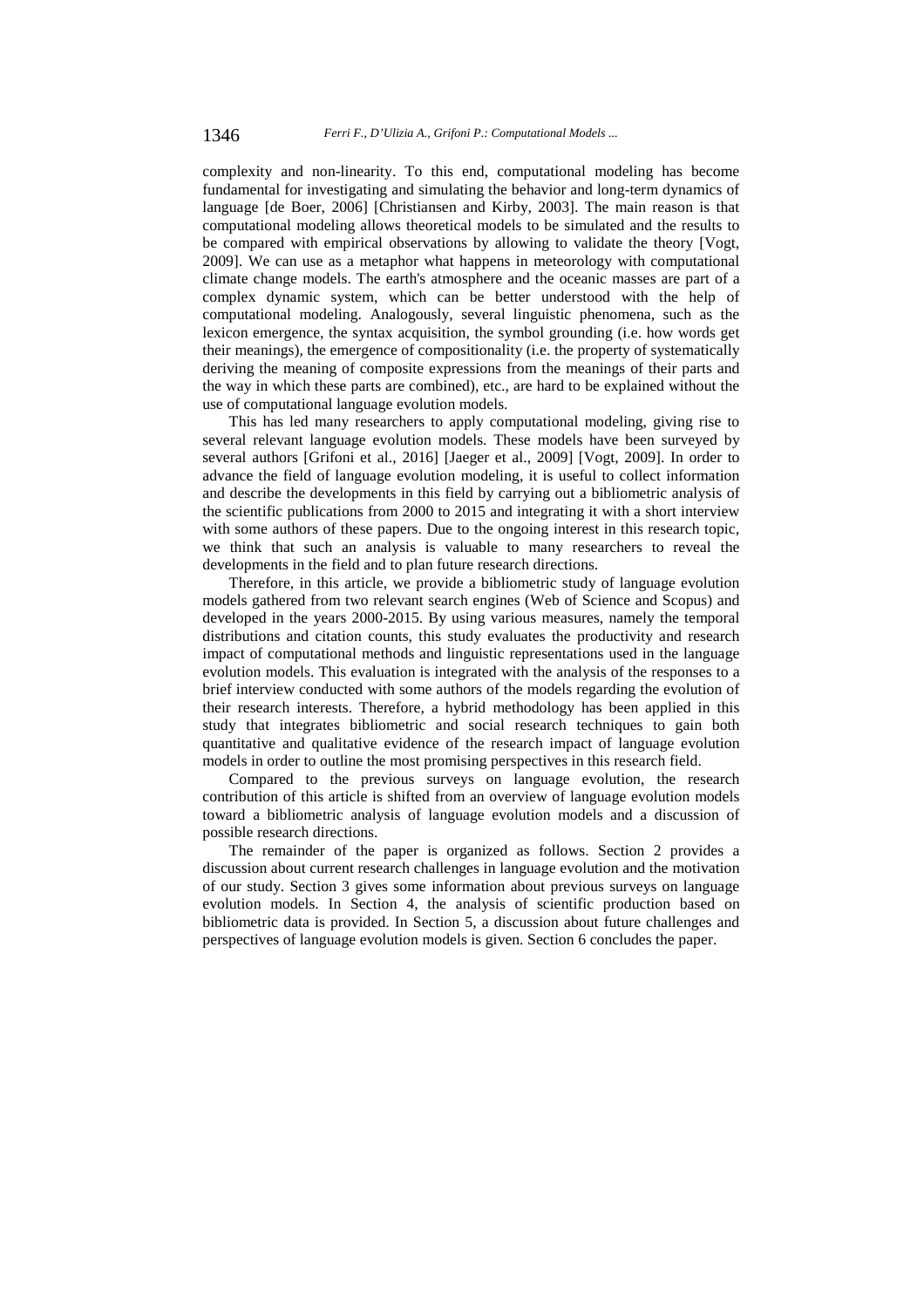#### **2 Research challenges and motivation**

Modeling has played a crucial role in language evolution research and a great deal of literature on models of language evolution has been provided over the years. However, despite the variety of modeling solutions proposed, still some computational and representational issues remain to be solved. Specifically, the main research challenges (RC) faced by language evolution modelers in recent years can be summarized as follows:

- RC1: the need for empirical evidence. Empirical evidence is information acquired by observation or experimentation. Defining language evolution models based on empirical evidence comes from the necessity to go beyond idealizations and approximations of the language evolution phenomenon. Without empirical evidence, indeed, the language evolution process is only numerically determined and, consequently, can lead to an unrealistic representation of the phenomenon. First language evolution models developed in the early 90's had this problem since they were based on theories stated vaguely and impossible to test empirically. As argued by Dediu and de Boer [Dediu and de Boer, 2016], "*hard evidence is scarce as it* (language evolution) *deals with events from the remote past*,, and spreads over many disciplines. To tackle this lack, several authors encouraged the development of new methods, tools and paradigms [Dediu and de Boer, 2016; Hauser et al., 2014; Vogt and de Boer, 2010] that investigate language evolution empirically and base theories on actual data. In light of that, most recent language evolution models have started to rely on various computational methods (e.g. agent-based, game theoretical, evolutionary computing) as a means to verify and test theoretical hypotheses on the language evolution process. In this regard, the article intends to investigate which computational methods are more/less used by recent language evolution models and to what extent these methods fulfill the need of empirical evidence;
- RC2: semantically-enriched linguistic representations. Embedding semantics is a challenge that arises from the need of modeling increasingly complex communication that better simulates what happens in reality. Several authors [Jackendoff, 1999; Luuk and Luuk, 2014] have investigated the evolutionary stages that give rise to the emergence of semantic structures. Jackendoff [Jackendoff, 1999] envisaged four steps from an unstructured use of symbols without grammar, to the introduction of a phonological structure, the concatenation of symbols, and the emergence of syntax with complex semantic relations. Similarly, [Luuk and Luuk, 2014] argued that language evolved following the sequence (elements, concatenation, embedding), meaning that starting from a limited set of symbols, it expands first by concatenating and then by embedding semantics. Following this steps, first language evolution models used linguistic representations based on a lexicon of few words and simple syntactic rules by focusing more on the first steps of the evolution process and overlooking the last step of semantic embedding. To overcome this oversimplification, most recent language evolution models have scaled up to semantically-enriched linguistic representations and a lexicon of thousands of words. In this regard, the article intends to investigate which linguistic representations are more/less used by recent language evolution models and to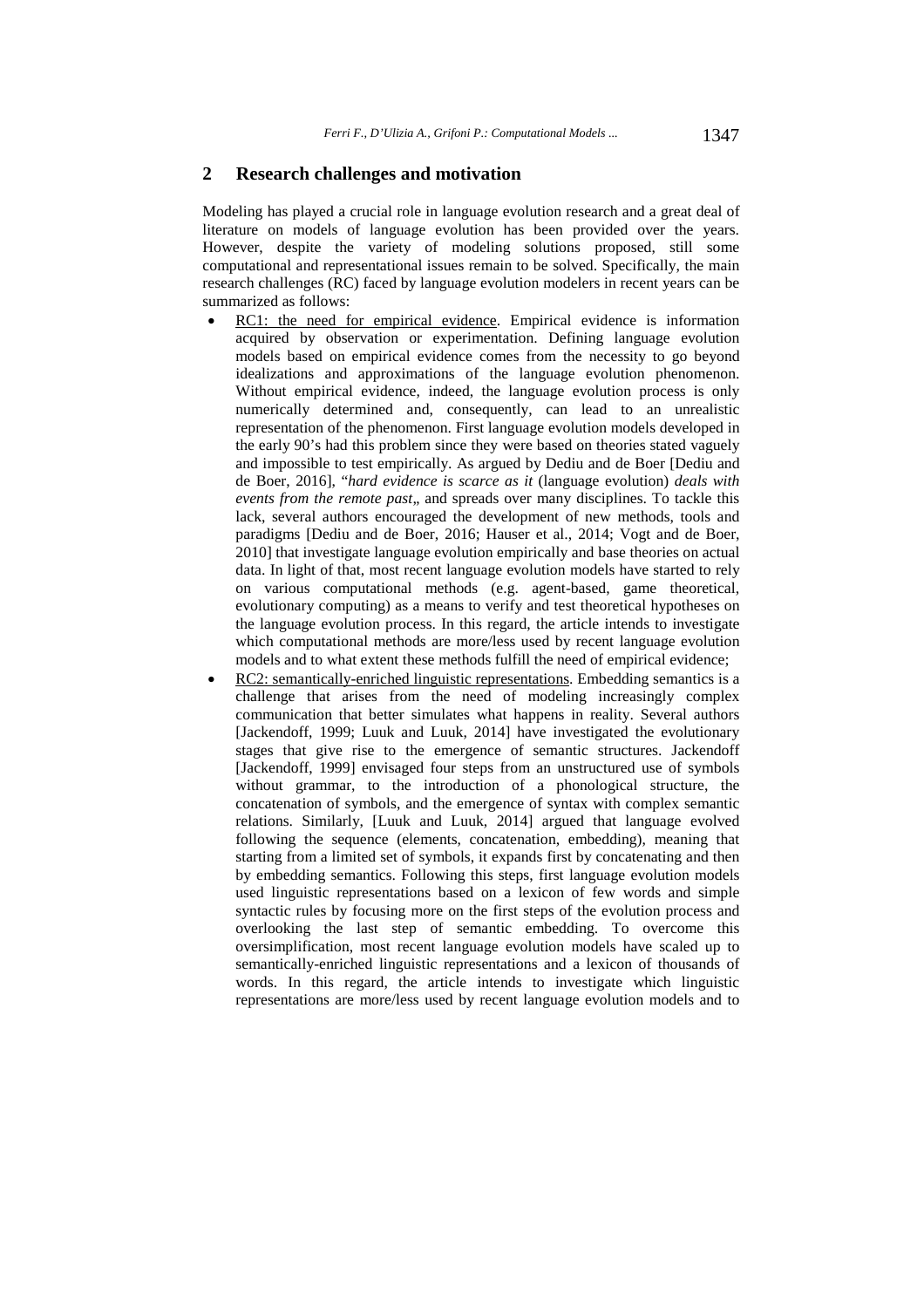what extent these formalisms fulfill the need of representing semantic aspects of the language;

 RC3: adaptable grammatical formalisms. Another main challenge concerns the ability to extend the grammar in order to cope with new, incoming changes [Steels, 2010]. Adaptable grammatical formalisms [Christiansen, 1990] are equipped with some formal means for modifying its own grammar rules while they are being used. A grammar, indeed, is said to be adaptable if it can be modified while it is being used [Ortega et al., 2007]. For example, if new concepts (words, signs, etc.) emerge, new grammatical rules have to be formulated and added to the grammar on the fly. The process of grammar adaptation is fundamental to efficiently model the dynamically changing behavior of language. Using static grammatical representation, indeed, means to erroneously consider language as an immutable artifact. Thereby, evolvable and extensible grammar formalisms have to be addressed. In this regard, the article intends to investigate whether the grammatical formalisms used in language evolution models are adaptable.

Therefore, this study aims to understand how language evolution modelers have faced these research challenges and with which results; on this basis, we aim to extract some conclusions about current developments and open challenges that still remain to be solved. To achieve that, a bibliometric analysis of several publications proposing language evolution models has been carried out. Despite the variety of modeling solutions proposed, no attempt has been made yet to evaluate the research impact and emerging priorities in this field by conducting a bibliometric analysis of scientific publications. Such a kind of analysis, indeed, is a precious aid to reveal the developments in the field and to plan future research directions. Therefore, this study can be valuable to many language evolution researchers that have to determine previous and current research highlights and possible topics for future researches.

#### **3 Previous surveys on language evolution models**

Many researchers of language evolution, mainly linguists and computer scientists, have paid considerable attention to understanding how the evolution of language can be computationally represented through a formal model. In the past years, several models of language evolution have been produced. These models have been differently classified by several authors [Vogt, 2009] [Jaeger et al., 2009] [Grifoni et al., 2016] according to various features of the evolution process. These three classifications involve a partial overlap of models mainly because the surveyed period is different for the three classifications (i.e. 1999-2008 for Vogt, 1995-2009 for Jaeger et al., and 2003-2012 for Grifoni et al.). Moreover, these classifications have different objectives (i.e. the complexity of interactions for Vogt, the linguistic representation and the modeling paradigm for Jaeger et al., the grammatical formalism and the computational method for Grifoni et al.) and, therefore, only the models facing the specific objective have been considered by the authors.

For the sake of completeness, in this section, we discuss in more detail these three main classifications.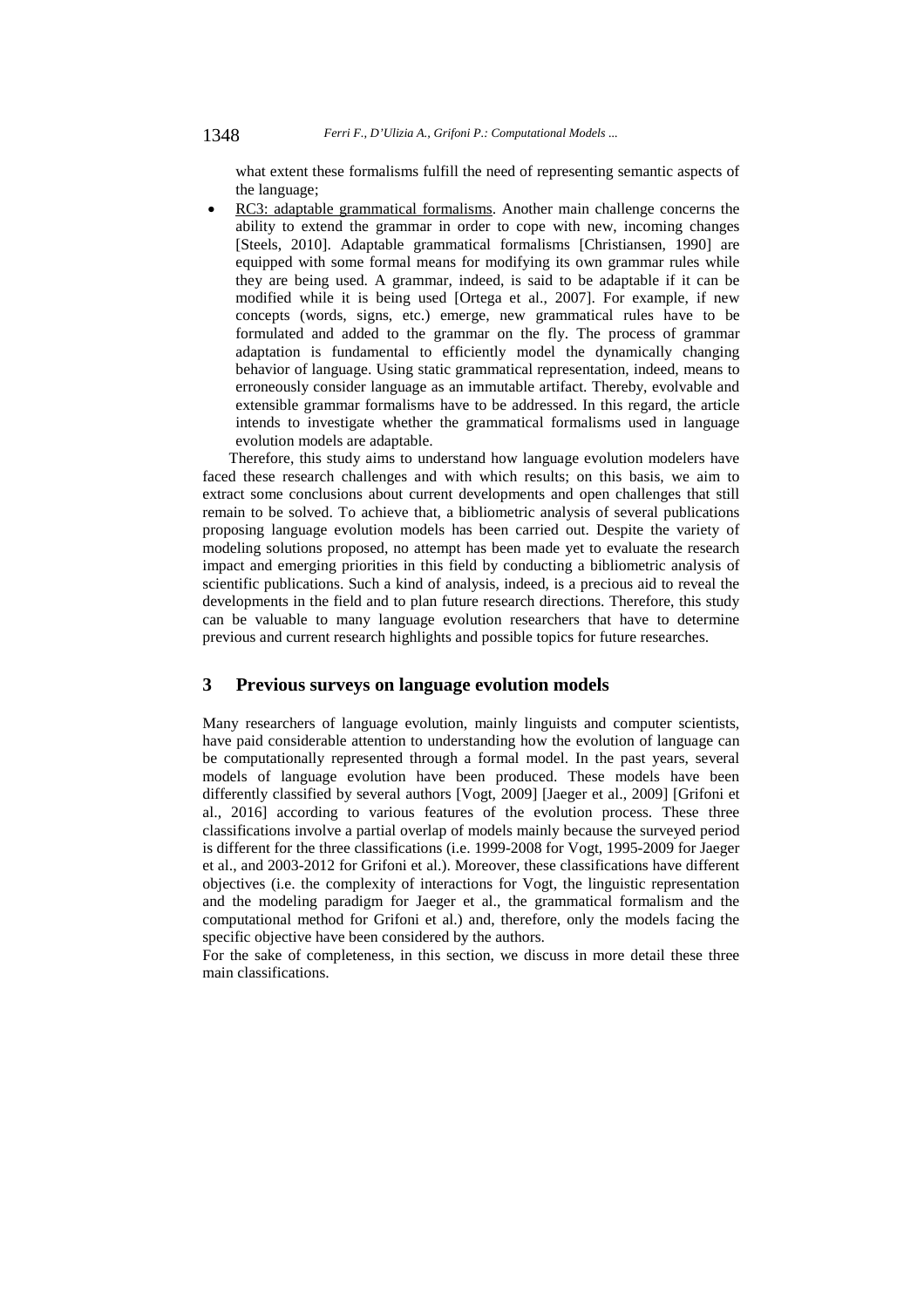Vogt (2009) provided a classification of language evolution models based on the complexity of interactions that they can handle. Specifically, he classifies these models into two classes: *macro-evolutionary analytical* models and *microevolutionary agent-based* models; the second class is further subdivided into *agentbased analytical* models and *agent-based cognitive* models. Table 1 shows the summary of the models reviewed by Vogt (2009) along with a set of references to papers analyzed in the original review.



*Table 1: Surveyed models of language evolution by Vogt (2009)* 

Jaeger et al. (2009) proposed a taxonomy of language evolution models, which consists of the following two dimensions: modeling paradigms and linguistic representations. According to the modeling paradigms, language evolution models are classified as *macroscopic* and *agent-based*. The latter is further classified in *iterated learning* models, *language games*, and *genetic evolution* models. According to the linguistic representations, language evolution models are classified into *symbolic grammars*, *simple recurrent networks* or *emergent grammars*. Table 2 summarizes the models reviewed by Jaeger et al. (2009).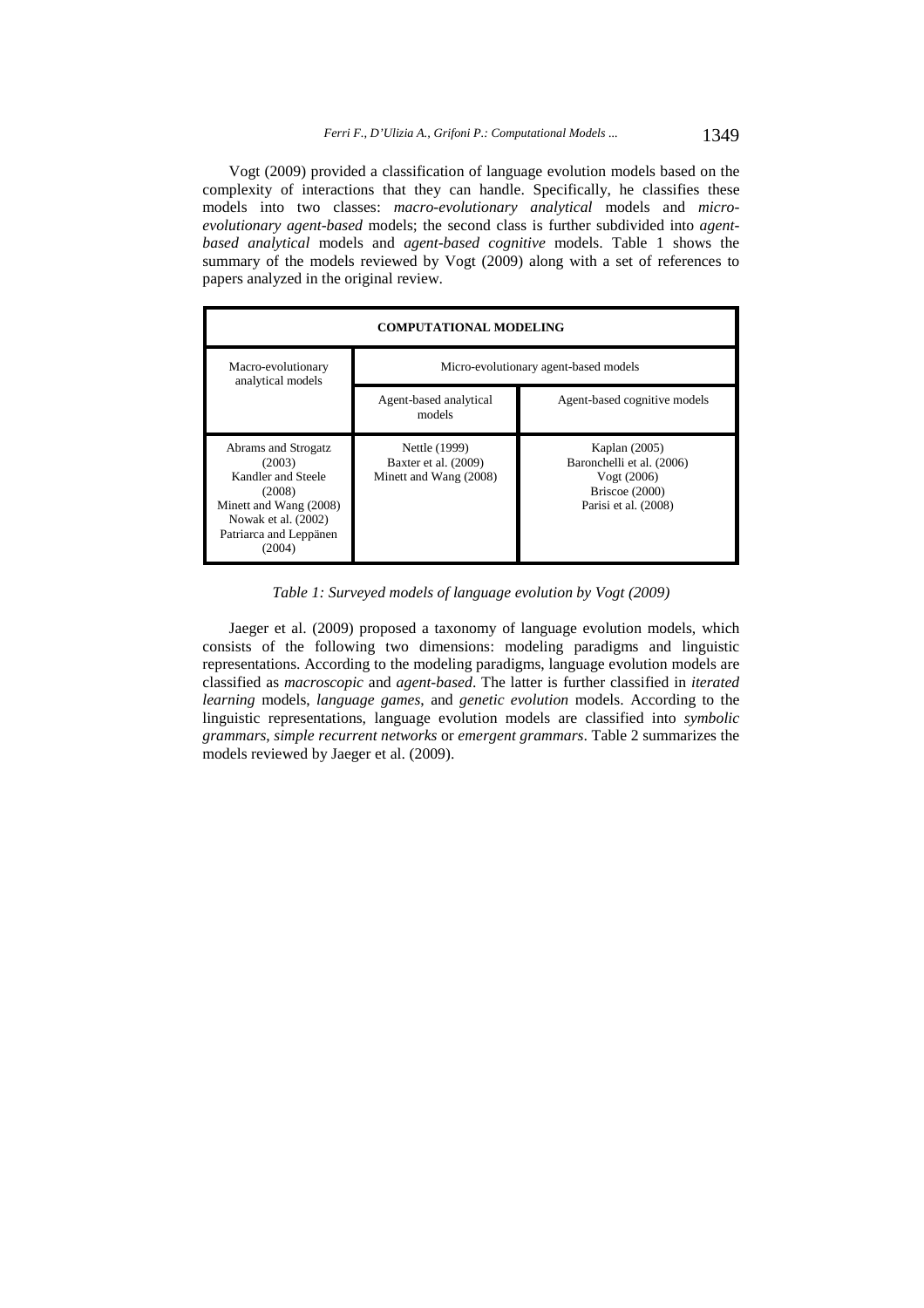| <b>MODELING PARADIGM</b>    |                                                                           |                                   |                   | <b>LINGUISTIC REPRESENTATION</b>                                 |                                      |                                  |
|-----------------------------|---------------------------------------------------------------------------|-----------------------------------|-------------------|------------------------------------------------------------------|--------------------------------------|----------------------------------|
| Agent-based                 |                                                                           |                                   | Macro-<br>scopic  | Symbolic<br>grammars                                             | Simple<br>recurrent<br>network       | Emergent<br>grammars             |
| <b>Iterated</b><br>learning | Naming<br>game                                                            | Genetic<br>evolution              | Game<br>theoretic |                                                                  |                                      |                                  |
| Kirby et<br>al.<br>(2009)   | <b>Steels</b><br>(1995)<br>Wellens et<br>al. (2008)<br>VanTrijp<br>(2008) | Cangelosi<br>and Parisi<br>(1998) | Jäger<br>(2007)   | Jäger<br>(2004)<br><b>Briscoe</b><br>(2000)<br>Zuidema<br>(2002) | Christiansen<br>and Chater<br>(1999) | Steels and<br>de Beule<br>(2006) |

*Table 2: Surveyed models of language evolution in [Jaeger et al., 2009]* 

Grifoni et al. (2016) proposed a taxonomy based on computational methods and grammatical representations. According to the computational methods (see the columns of Table 3), language evolution models are classified as *agent-based*, *evolutionary computation-based*, and *game-theoretic*. Agent-based models are further classified in *iterated learning* and *naming games*, while evolutionary computationbased models are further classified in *genetic algorithm* and *grammatical evolution*. When considering the grammatical representations (see the rows of Table 3), they have been classified in *Context-free grammar-based*, *attribute grammar-based*, *Christiansen grammar-based*, *fluid construction grammar-based*, and *universal grammar-based* models. Although several models that do not rely on grammars exist in the literature, Grifoni et al. focused only on language evolution models that have a grammatical representation. Their study identified 52 articles published between 2003 and 2012.

Previous surveys are devoted to analyze and classify language evolution models, but none of them provides a bibliometric analysis to evaluate the research impact and emerging priorities in this field. Compared to previous surveys, therefore, the research contribution of this article is shifted from a classification toward a bibliometric work. Specifically, in this paper, we perform a bibliometric study of language evolution models by analyzing 102 papers selected from 607 articles gathered from Web of Science (WoS) and Scopus databases and published from 2000 and 2015 in order to extract some conclusions about the research impact, emerging priorities, and possible future perspectives, also considering some elements arising from the answers of some authors of the language evolution models to a short interview. To gain both quantitative and qualitative evidence on the productivity and research impact of language evolution models, indeed, in this study we have applied a hybrid methodology that is composed of the following two steps: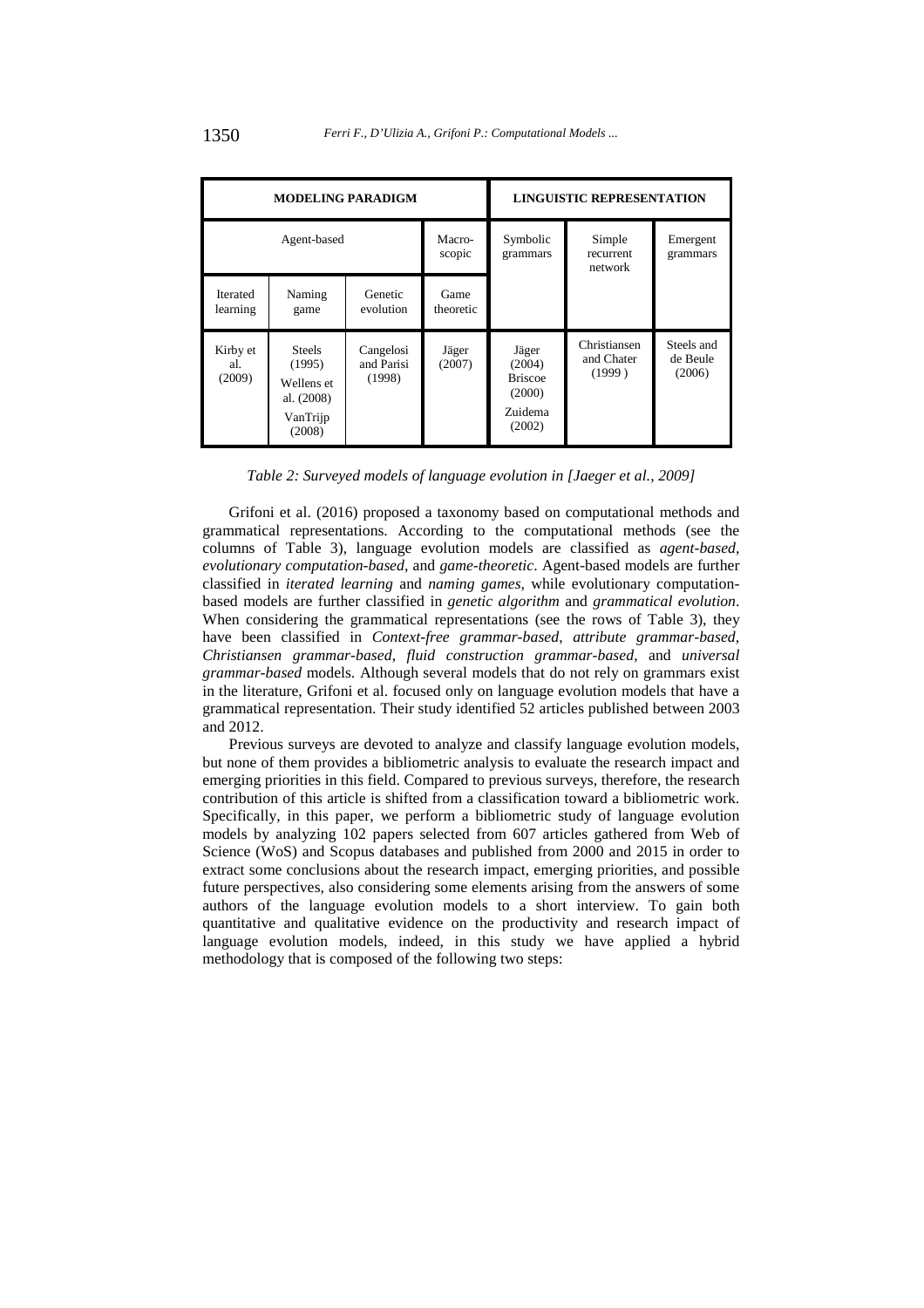|                                   |                                         | <b>COMPUTATIONAL METHODS</b>                                            |                                                       |                                                              |                                                                                                                                               |                                                                                                                   |  |
|-----------------------------------|-----------------------------------------|-------------------------------------------------------------------------|-------------------------------------------------------|--------------------------------------------------------------|-----------------------------------------------------------------------------------------------------------------------------------------------|-------------------------------------------------------------------------------------------------------------------|--|
|                                   |                                         | <b>Agent-based</b>                                                      |                                                       | <b>Evolutionary computation</b>                              |                                                                                                                                               | Game<br>theoretic                                                                                                 |  |
|                                   |                                         | <b>Iterated</b><br>learning                                             | <b>Naming</b><br>game                                 | Genetic<br>algorithm                                         | <b>Grammatical</b><br>evolution                                                                                                               |                                                                                                                   |  |
| <b>GRAMMATICAL REPRESENTATION</b> | <b>Context-free</b><br>grammar          | Cultural<br>grammar<br>system<br>(CGS)<br>[Jimenez]<br>-Lopez,<br>2012] | GRAmmar<br>EvoLution<br>(GRAEL)<br>[De Pauw,<br>2003] | <b>GRAmmar</b><br>EvoLution<br>(GRAEL)<br>[De Pauw,<br>2003] | Grammatical<br>evolution by<br>grammatical<br>evolution<br>$(GE)^2$<br>[O'Neill and<br>Ryan, 2004]                                            |                                                                                                                   |  |
|                                   | <b>Attribute</b><br>grammar             |                                                                         |                                                       |                                                              | Language<br>Evolver<br>(LEVER)<br>[Juergens and<br>Pizka, 2006]<br>Attribute<br>Grammar<br>Evolution<br>(AGE) [de la<br>Cruz et al.,<br>2005] |                                                                                                                   |  |
|                                   | <b>Christiansen</b><br>grammar          |                                                                         |                                                       |                                                              | Christiansen<br>Grammar<br>Evolution<br>(CGE)<br>[Ortega et al.<br>2007]                                                                      |                                                                                                                   |  |
|                                   | <b>Fluid</b><br>construction<br>grammar |                                                                         | FCGlight<br>[Saveluc and<br>Ciortuz,<br>2010]         |                                                              |                                                                                                                                               |                                                                                                                   |  |
|                                   | Universal<br>grammar                    | Iterated<br>Learning<br>Model<br>(ILM)<br>[Smith et]<br>al.,<br>2003]   |                                                       |                                                              |                                                                                                                                               | Game<br>dynamics<br>(GD)<br>[Mitchener,<br>2007]<br>Evolution-<br>ary game<br>theory<br>(EGT)<br>[Jäger,<br>2007] |  |

*Table 3: Surveyed models of language evolution in [Grifoni et al., 2016]*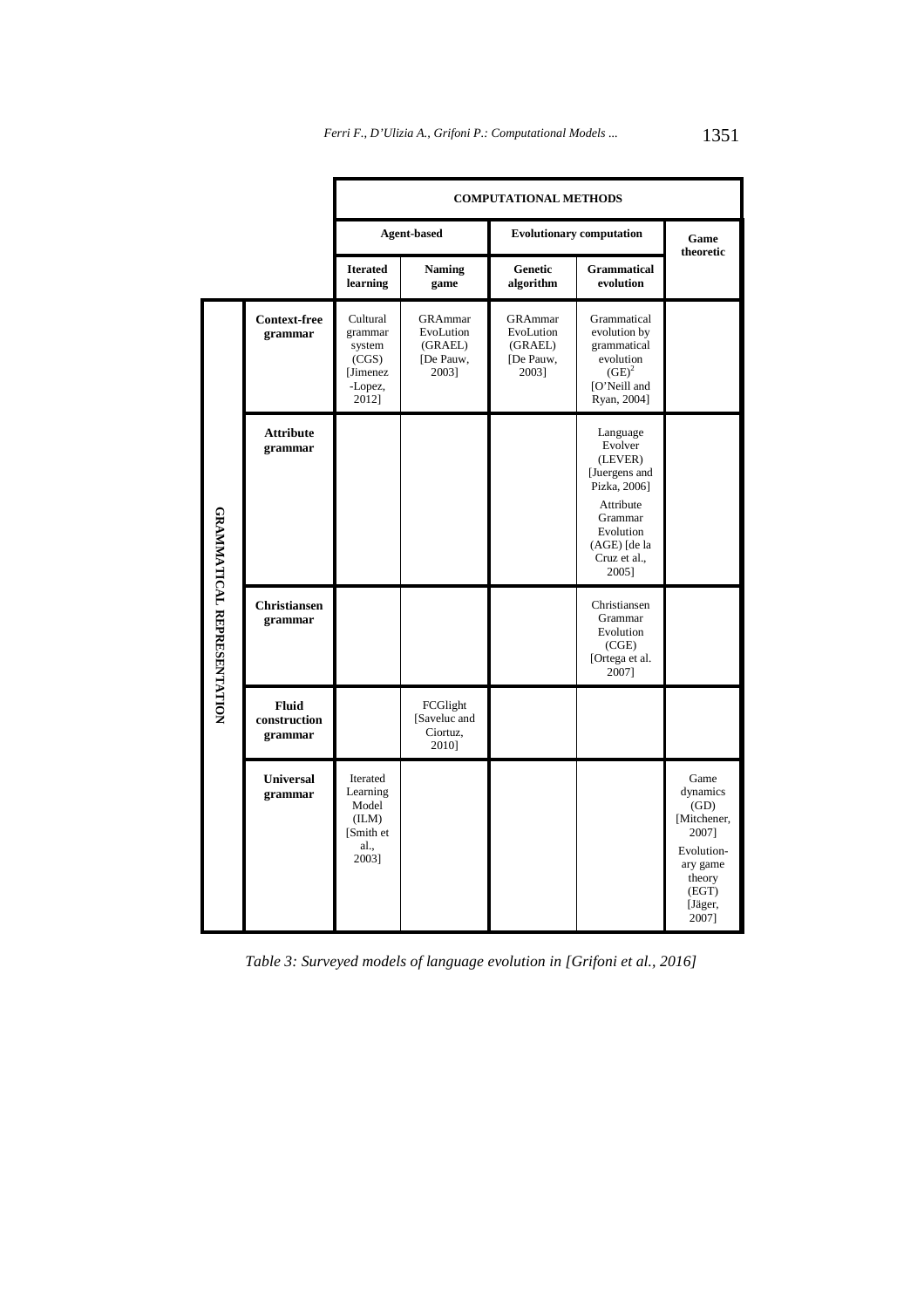- 1) a bibliometric analysis of the scientific production of language evolution models in order to determine: (i) current tendencies and future research trends within the research topic of language evolution modelling; (ii) to what extent the models fulfill the research challenges related to the need of empirical evidence, semantically-enriched linguistic representations, and adaptable grammatical formalisms, as introduced in Section 2. This step is detailed in Section 4;
- 2) a qualitative analysis based on a short interview with the authors of some analyzed models, along with an analysis of the future work of the surveyed papers, in order to identify future research directions, as described in Section 5.

The applied methodology allows gathering more objective evidence compared to the previous surveys because it integrates bibliometric and social research techniques in order to provide quantitative data as evidence to support the results of qualitative analysis provided by the interviews.

In the following two sections we detail the implementation of each step of the methodology and we provide a discussion of the obtained results.

## **4 The bibliometric analysis: research impact of language evolution models**

The analysis of scientific production, based on bibliometric data, is one of the most widely used methods for obtaining indicators about temporal evolution, variations, and trends in a specific field of research. Several works [Xie et al., 2008] [Chen et al., 2015] have applied this kind of analysis in the study of research trends.

Consistent with the approach applied in these works, we conducted a systematic search for scientific papers published from 2000 to 2015 using two relevant search engines (Web of Science and Scopus) by including the following keywords in the search: "language evolution" OR "evolution of language" AND "computational model\*". Only peer-reviewed articles written in English were included in the analysis.

A total of 607 articles were returned from Web of Science and Scopus by using these search keywords, respectively 400 from Web of Science and 207 from Scopus. 10 articles from Scopus were excluded because they were duplicate publications or whole conference proceedings. The resulting set of 197 articles from Scopus and the 420 from Web of Science had an overlap of 47 articles. Therefore, a total of 550 papers were examined. Reading in detail the content of the papers, we further reduced this set to 332 papers by including only those that actually discuss language evolution theories or models. For each article we examined if it proposes a new computational model, if it uses an existing computational model, if it deals with human or animal language evolution, if it is a review or contributed paper, and if it discusses language evolution from a neurological point of view, if it relies on a linguistic representation.

From this extracted information we computed the following bibliometric indicators that are used to evaluate the quantity and the quality of the scientific production, as well as whether and how the papers solve the research challenges introduced in Section 2: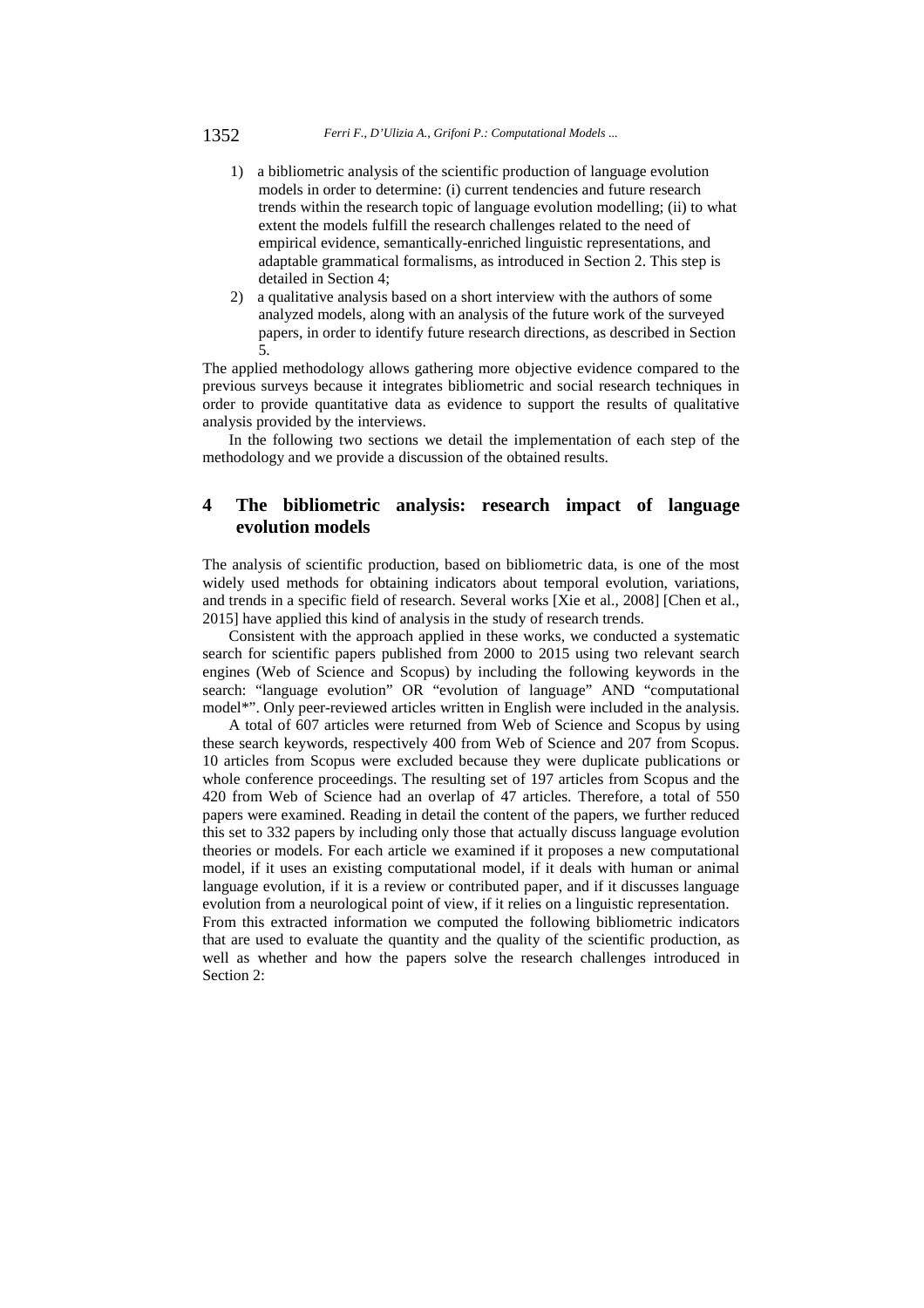- temporal distribution of publications: it gives a measure of the scientific production on language evolution models over the years;
- temporal distribution of publications by computational methods: it gives a measure of the most applied computational methods over the years (to answer to RC1);
- temporal distribution of publications by linguistic representations: it gives a measure of the most applied linguistic representations over the years (to answer to RC2 and RC3);
- number of citations (retrieved from WoS at the end of October 2016) of published papers: it gives a measure of the scientific impact of the models.

The process of gathering and selection of papers is shown in Figure 1. The constraints used to select analyzed papers are shown in the labels near the arrows. The bibliometric indicators applied to the analyzed papers are shown in the blue rectangles.



*Figure 1: The process of gathering and selection of papers for the bibliometric analysis.*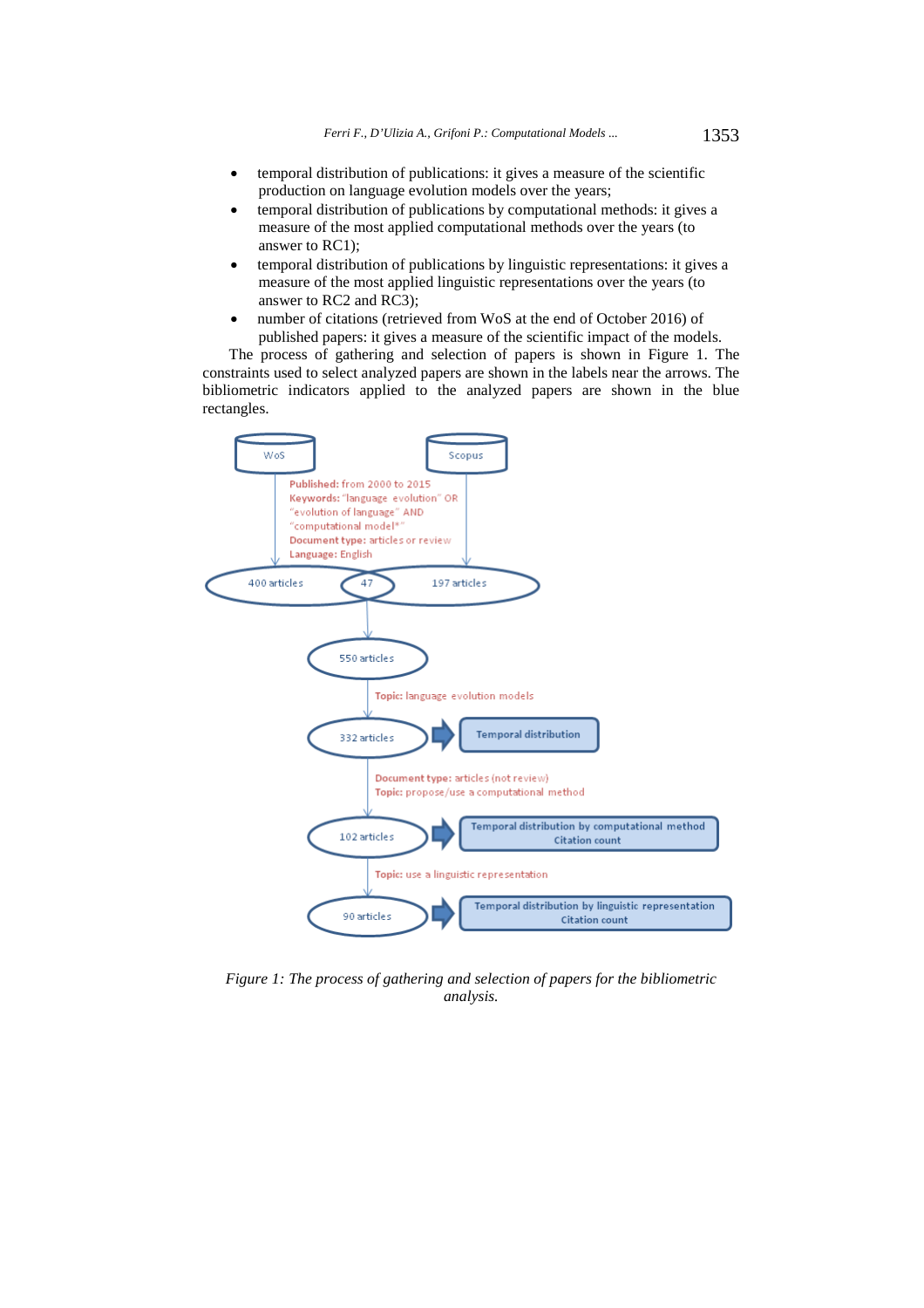In the following sections, the results of the bibliometric analysis of language evolution models are presented. The results have been grouped according to the aforementioned bibliometric indicators.

#### **4.1 Temporal distribution of publications**

The temporal distribution of these 332 papers in the period 2000–2015 is shown in Figure 2. From 2000 to 2004 the trend indicates a slight increase of the scientific production that stayed between 3 (in 2001) and 12 (in 2003) papers with an average of around 7 papers per year. The number of publications increased substantially from 2005 to 2015 ranging from 22 published papers in 2005 and 33 papers in 2015 and reaching a peak of 46 papers in 2014, a minimum of 16 papers in 2008, and an average of around 27 papers per year. Not surprisingly, over 88% of the analyzed articles were published in this last period.



*Figure 2: Total number of papers on language evolution modeling gathered from WoS and Scopus and published from 2000 to 2015* 

The choice of the timespan from 2000 to 2015 is justified by the fact that computational modeling has started to be extensively applied to language evolution mainly from 2000. Indeed, by searching for scientific papers published in journals from 1985 to 1999 by using the same two search engines (WoS and Scopus) and the same keywords, described at the beginning of Section 4, a total of 27 papers were returned, 21 of which deal with language evolution models. The temporal distribution of these 21 papers in the period 1985–1999 is shown in Figure 3.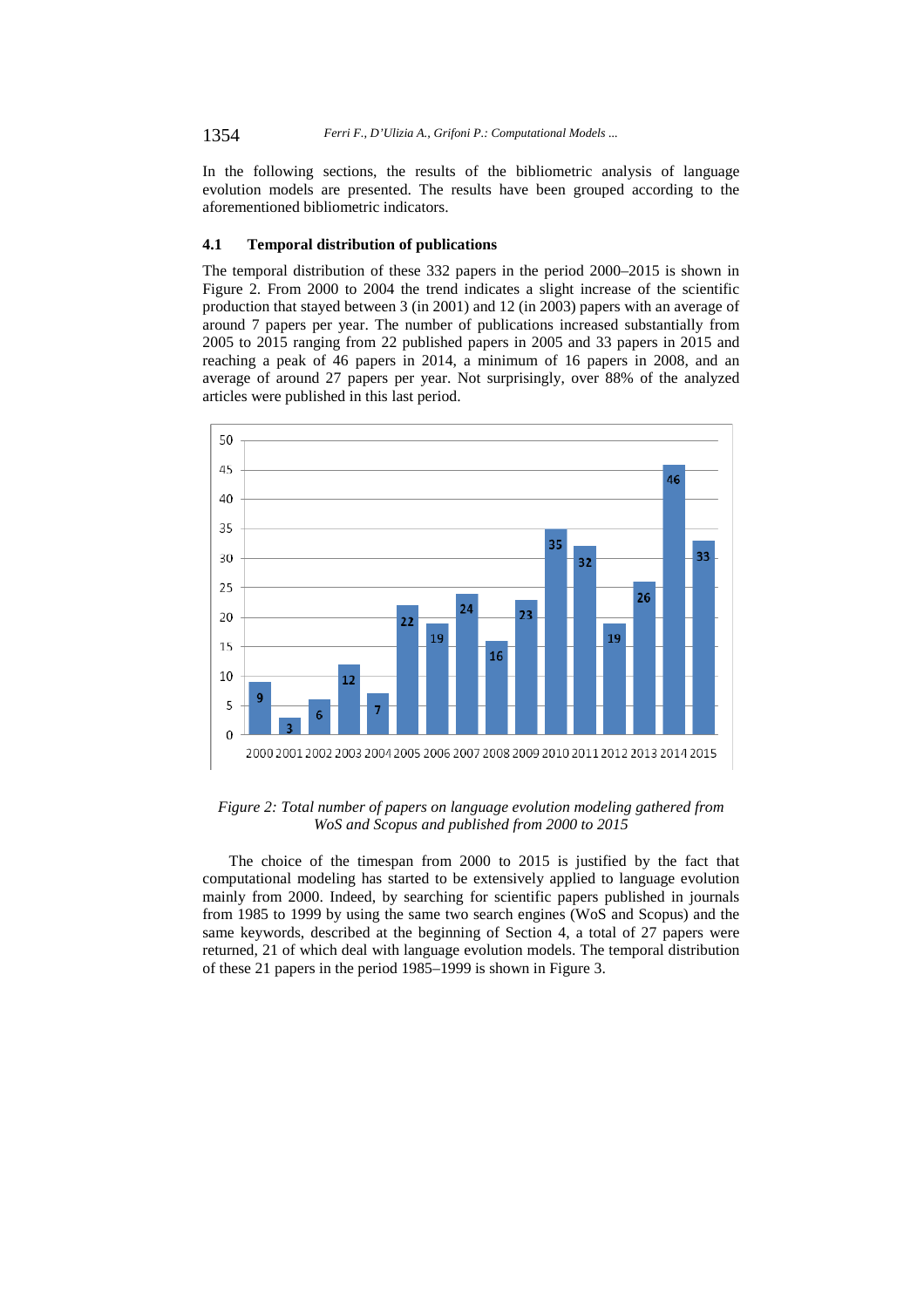

*Figure 3: Total number of papers on language evolution modeling gathered from WoS and Scopus and published from 1985 to 1999* 

The chart shows that the first paper retrieved from the two search engines was published in 1988, followed by a low number of publications until 1998 (around 2-3 papers per year with four years (1989, 1992, 1994, 1997) in which no articles were published). Therefore, although the first language evolution models were developed in the early 90's, a significant increase of the publications on these models is observed only after 2000. Therefore, omitting the period before 2000 does not influence the quality of the results obtained by the performed analysis since only a minor fragment of research has not been considered. These considerations lead us to set the timespan for the subsequent analyses to January 2000 - December 2015.

The chart in Figure 2 further reveals that researches on language evolution modeling are experiencing now a fruitful period and we can expect that a greater number of scientific articles would be published in the coming years. This expectation is supported also by the high number of articles (20, to be precise) on this topic published in the first five months of 2016 that we have extracted from WoS and Scopus.

#### **4.2 Temporal distribution of publications by computational methods**

To evaluate the first research challenge related to the need of empirical evidence, we have investigated which computational methods are more/less used by recent language evolution models and to what extent these methods fulfill the need of empirical evidence. To achieve that, we have first analyzed whether and which computational methods are applied in the extracted publications. Specifically, we started from the set of 332 papers, extracted as described in Section 4, and we selected from them only the papers with the following characteristics: (i) original research article (not review), (ii) dealing with language evolution, and (iii) proposing/using a computational method. This selection yields 102 papers as final set for evaluating the temporal distribution of publications by computational methods.

The computational methods applied in these 102 papers are shown in Figure 4. We can observe that the majority of the papers (about 58%) were based on agents, followed by machine learning methods with 22 papers (about 22%) and game theoretic methods with 14 papers (about 14%). The remaining computational methods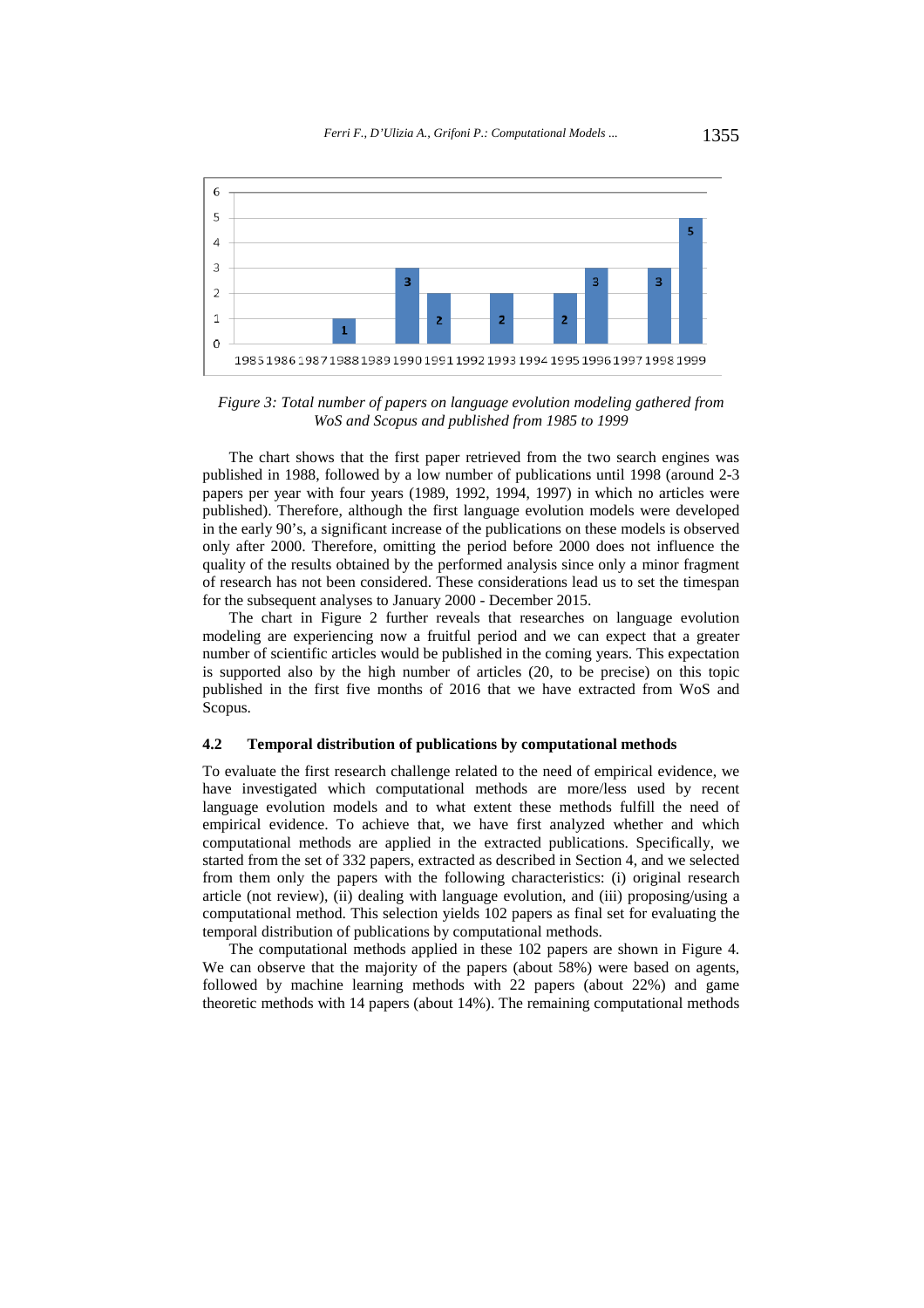have a scientific production that ranges from 1 to 5 articles (with an average of about 2 articles per method) published in the period 2000-2015. Note that several papers apply more than one computational method for modeling language evolution. A brief description of the most applied classes of computational methods is given in Appendix.A.

Considering the three most applied computational methods, we can observe that the scientific production of agent-based models is distributed across 14 years from 2002 to 2015 (see Figure 5), with a peak of 7 papers in 2010 and 2015. The scientific production of machine learning methods has been concentrated in three periods: in 2003-2007 it grows from 1 paper in 2003 and 2004 to 3 papers in 2005-2007; in 2009-2010, 2 papers per year were published; in 2013-2015 it grows from 2 papers in 2013 to 4 papers in 2015. Finally, game theoretic methods had the less continuous scientific production, with the first publications in 2000 and the last ones in 2014, reaching a peak of 3 published papers in 2007 and no papers in the periods 2001- 2003, 2006, 2009-2010, 2013, and 2015.

This analysis shows that the agent-based models are the most prolific in terms of published papers and they have the most continuous bibliographic production throughout the period 2002-2015.



*Figure 4: Total number of papers (published from 2000 to 2015) applying a computational method for modeling language evolution*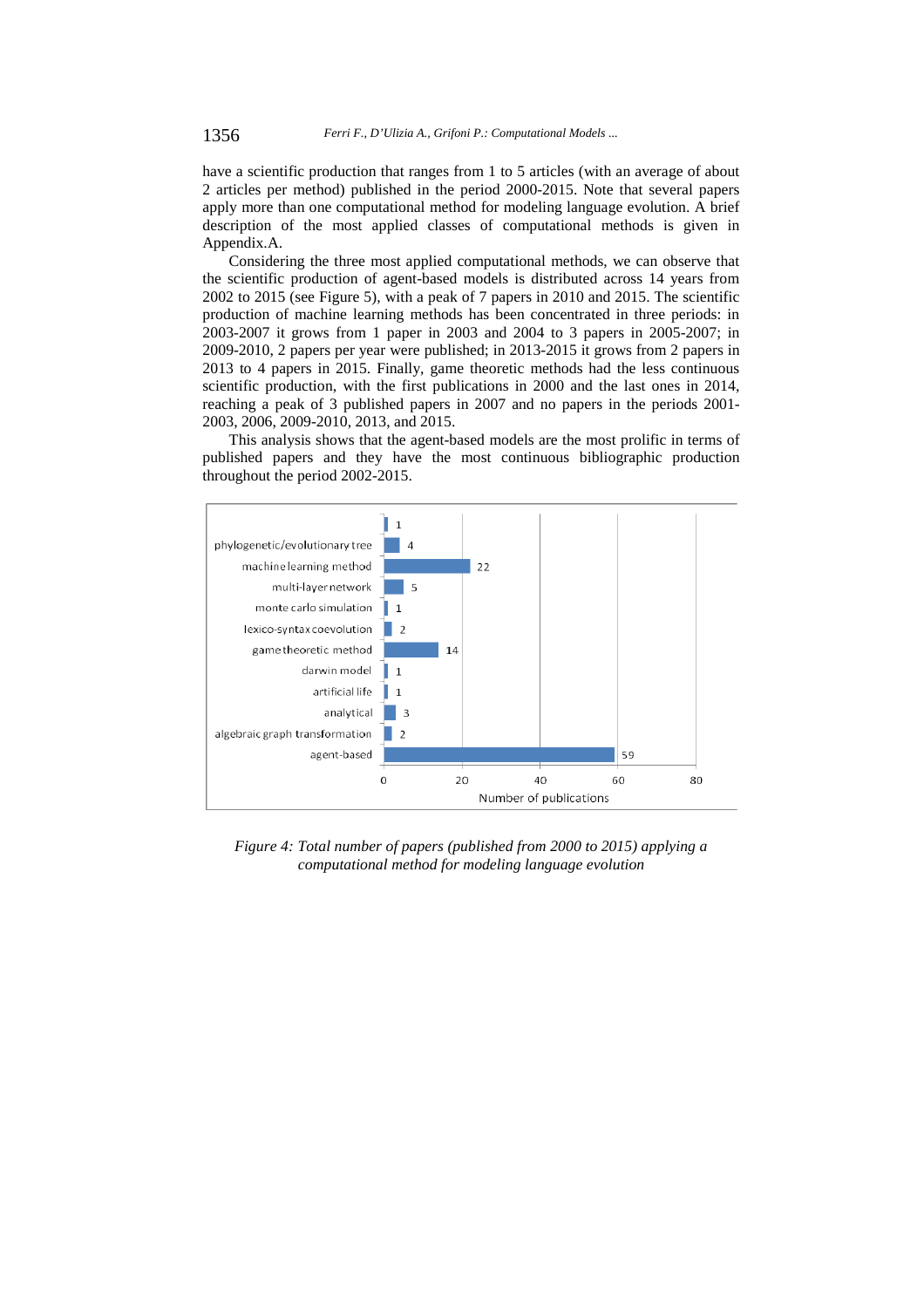

*Figure 5: Temporal distribution of the bibliographic production of the most applied computational methods. Papers applying more than one computational method are counted in all the corresponding classes of methods* 

#### **4.3 Temporal distribution of publications by linguistic representations**

To evaluate the second research challenge RC2 related to the need of representing semantic aspects of the language we have investigated which linguistic representations are more/less used by language evolution models and to what extent these representations are semantically-enriched. By "linguistic representation" we mean a formalism to represent the linguistic knowledge within the language evolution model (e.g. grammars, signal-meaning matrices, cognitive representations, etc).

To achieve that, we started from the 102 publications extracted in the previous phase (see Section 4.2) and we analyzed whether and which linguistic representations are used in these papers. The results are shown in Figure 6.

We can observe that 12 papers (about 11.7%) do not specify the linguistic representation. The lack of this information is mainly because these models analyze the evolution of macroscopic features of language without deepening on the linguistic formalism used to represent it. For instance, they model the population dynamics of species speaking different languages, or the changes occurring in bilingual communities due to language competition.

Therefore, the total number of gathered papers using a linguistic representation is 90. The majority of these papers (about 31.4%) were based on abstract associations between meanings and forms (without a reference grammatical formalism), followed by grammatical representations with 31 papers (about 30.4%) and graph-based representations with 9 papers (about 8.8%). A lower scientific production has been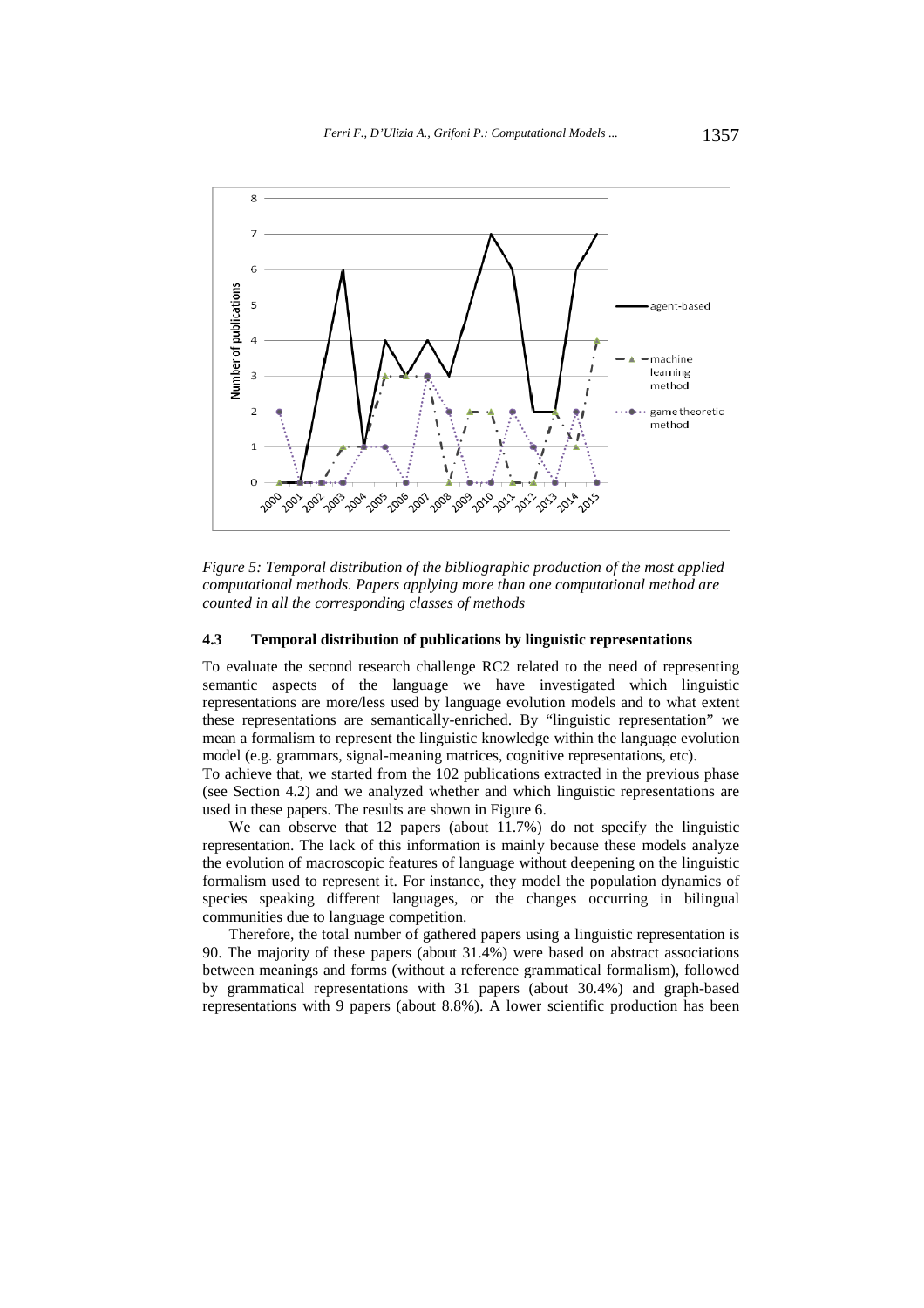#### 1358 *Ferri F., D'Ulizia A., Grifoni P.: Computational Models ...*

achieved by cognitive representations and linguistic traces, with 6 papers (about 5.88%) for each one. The remaining papers use bit strings (3 papers – 2,9%) and triples composed of meaning, forms and association weights (3 papers – 2.9%). A brief description of the most applied classes of linguistic representations is given in Appendix.B.



*Figure 6: Total number of papers (published from 2000 to 2015) using a linguistic representation* 

Considering the three most applied linguistic representations, we can observe that the scientific production of signal-meaning association-based models is distributed across all 16 years (see Figure 7), with a peak of 4 papers in 2008, 2010, and 2011. The scientific production of grammar-based methods has been concentrated in two periods: in 2002-2007 it grows from 1 paper in 2002 to 4 papers in 2005, while in 2009-2015 it grows from 2 papers in 2009 to 4 papers in 2014. Finally, graph-based methods had the less continuous scientific production, with the first publications in 2002 and the last one in 2014, reaching a peak of 2 published papers in 2010 and 2013 and no papers in the years 2003-2004, 2006, 2008-2009, and 2011.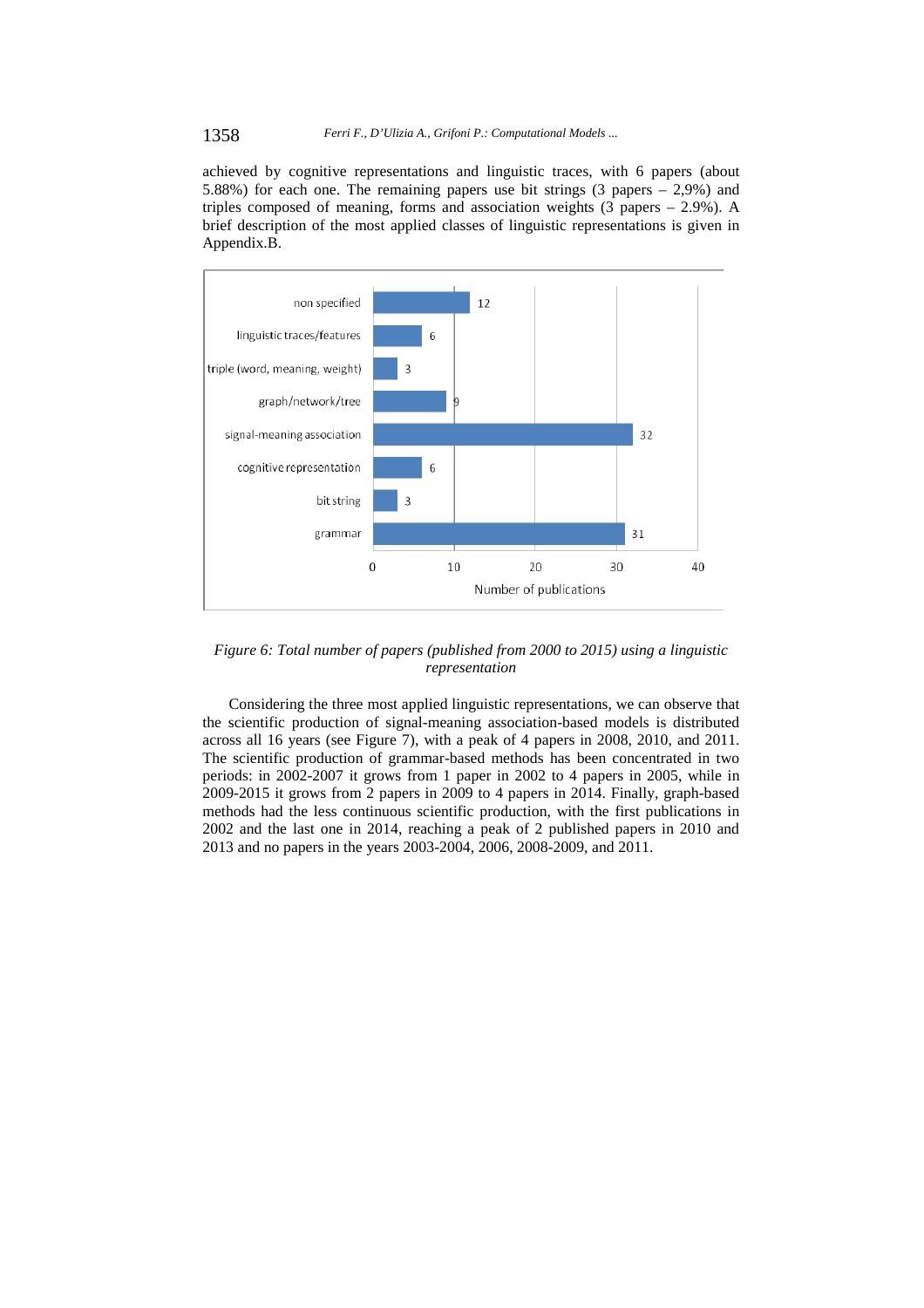

*Figure 7: Temporal distribution of the bibliographic production of the most applied linguistic representations* 

#### **4.4 Number of citations of published papers**

To have a measure of the scientific impact of language evolution models we have analyzed the number of citations of both the set of 102 papers applying a computational method, extracted as described in Section 4.2, and the set of 90 papers using a linguistic representation, described in Section 4.3. The number of citations has been retrieved from WoS at the end of October 2016.

Considering the citation count of the 102 publications applying a computational method, they received a total of 1255 citations. Analyzing the citations of the papers applying the three most applied computational methods, Figure 8 shows that agentbased models had the highest scientific impact with 707 citations (about 56%), followed by game-theoretic models with 308 citations (about 24.5%), and finally machine learning-based models with 240 citations (about 19%). The remaining computational methods reach a total of 116 citations (9.2%). However, since the papers belonging to the game theoretic class are only 14, compared with 59 papers of the agent-based group (see Figure 4), we consider the average citations per paper. According to that, game theoretic methods are the one with the highest citations (22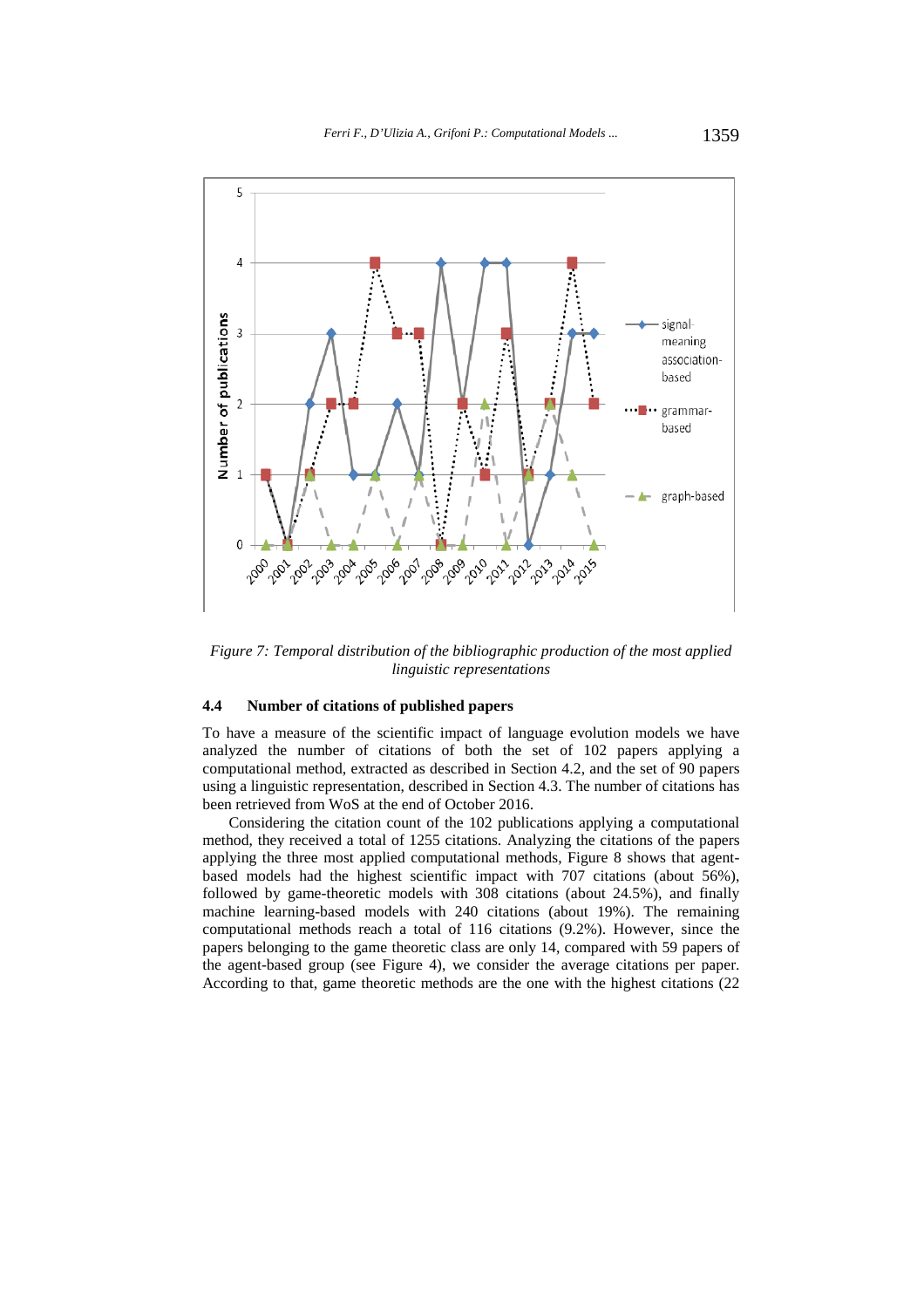citations/paper), followed by agent-based models (12 citations/paper), and machine learning-based models (10.9 citations/paper).



*Figure 8: Number of citations of papers published in 2000-2015 applying a computational modeling approach. Papers applying more than one computational method are counted in all the corresponding classes of methods* 

Analyzing the citation count of all the 90 publications applying a linguistic representation, they received a total of 1102 citations. Analyzing the citations of the papers applying the three most applied linguistic representations, Figure 9 shows that signal-meaning association-based models had the highest scientific impact with 634 citations (about 57.5%), followed by grammar-based models with 255 citations (about 23.1%), and finally graph-based models with 103 citations (about 9.3%). The remaining linguistic representations reach a total of 110 citations (about 10%). Considering the average citations per model, the signal-meaning association-based models remain the class with the highest citations (19.8 citations/paper), followed by graph-based models (11.4 citations/paper), and grammar-based models (8.2 citations/paper).



*Figure 9: Number of citations of papers published in 2000-2015 using a linguistic representation*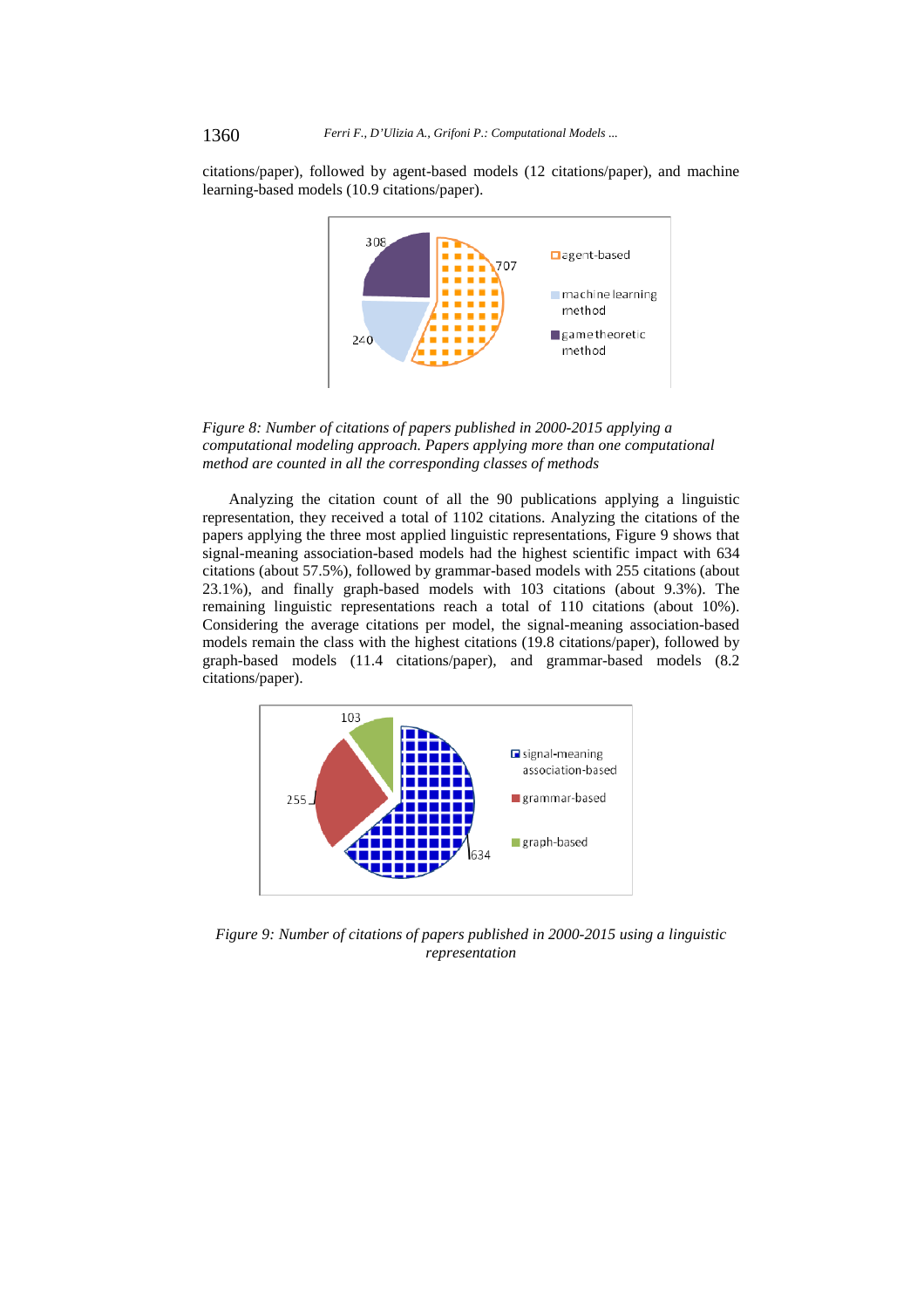#### **4.5 Discussion on the results of the bibliometric analysis**

In this section, we provide a discussion on the results obtained from the bibliometric analysis that allows answering to each research challenge identified in Section 2.

### **4.5.1 RC1: Which computational methods are more/less used by recent language evolution models and to what extent these methods fulfill the need of empirical evidence?**

One of the aspects that the bibliometric analysis reveals is that agent-based models have the greatest research impact, both for the highest number of published papers and the high citation count (in second place after game theoretic methods). The main reason stays in the numerous advantages of agent-based methods. First of all, they allow compensating for the lack of empirical evidence present in many language evolution theories developed during the 80s and 90s. Moreover, agent-based methods are best suited to simulate communicative interactions among a population of two or more individuals and study under which conditions the human linguistic behavior may be reproduced. They allow modeling the influence of the individual actions and interactions on the evolution of language (at the individual level). Further advantages of agent-based language evolution models rely on their ability both to provide reproducible and testable dynamics, and to lead to mechanisms and algorithms robust against noise and perception. Spranger and Steels (2012) listed the following four benefits of agent-based modeling: (1) to make implicit assumptions explicit, (2) to test theories for coherence and consistency, (3) to allow for manipulation of model conditions which are difficult to manipulate with humans and  $(\overline{4})$  to generate new hypotheses. Moreover, Vogt (2009) argues that agent-based models provide a significant step towards more realism. However, they have the main shortcoming that they can become extremely complicated, resulting in behavior that is difficult to describe and interpret [de Boer, 2006]. Steels (2011) and Lipowska (2011) distinguish agent-based techniques in two groups, according to the way in which the agents interact to arrive at a shared linguistic knowledge (if using an iterated transmission or using self-organization): iterated learning and naming game. These two classes of methods turn out to be the most applied also in the 59 agent-based papers analyzed in this survey, as shown in Figure 10. However, Figure 10 also shows that further computational methods have been integrated with the agent-based approach, such as machine learning methods (mainly Bayesian methods), lexico-syntactic co-evolution, etc. Therefore, the partition of agent-based techniques in two groups does not match with the extracted data. It is correct to say that agent-based language evolution models can be combined with further techniques that range from iterated learning and language game to machine learning in order to explore how language evolves through learning and use.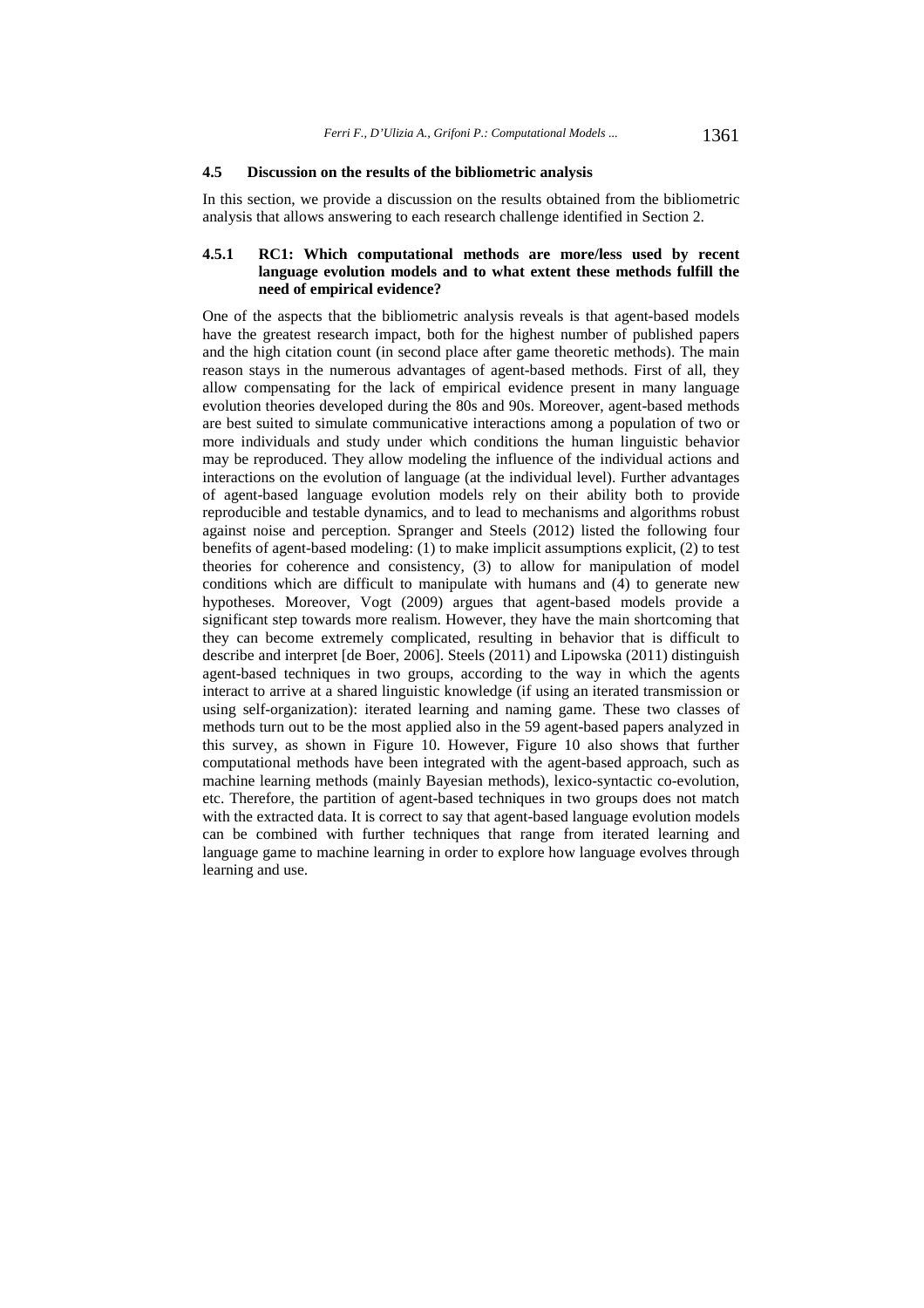

*Figure 10: Number of agent-based papers published in 2000-2015 applying a further computational method* 

A great research impact has been obtained also by game-theoretic models, as they have the highest citation count. The game theoretic perspective, first developed by Smith (1982) in the early 80's for modeling the evolution of behavior, has been applied in game-theoretic models with the aim of aggregating the linguistic behavior of a population and defining general mathematical equations that model the evolution of this behavior. They have been successfully applied to describe the costs and benefits of varying strategies and the dynamics for establishing equilibria in language evolution [Watumull and Hauser, 2014]. The greatest advantage of game-theoretic methods relies on the possibility to reuse the rich body of results established by game theorists.

A lower research impact has been obtained by machine learning-based models. They have been used mainly to simplify complex agent-based models by applying algorithms and optimization techniques from evolutionary computing, Bayesian networks, and artificial neural networks.

These considerations allow answering to RC1 by arguing that current language evolution models tend to bridge the gap of empirical evidence. Indeed, they rely mainly on computational methods (firstly agent-based methods) that go beyond the idealization and approximation of some language evolution theories not very well supported empirically, by transforming theoretical models into simulation models. As noted by Spranger and Steels (2012), indeed, "*every instantiated theory that is shown to work using agent-based modeling can immediately be accepted as a coherent and stringent proposal that (at least in principle) reveals all underlying assumptions and provides reproducible and testable dynamics*".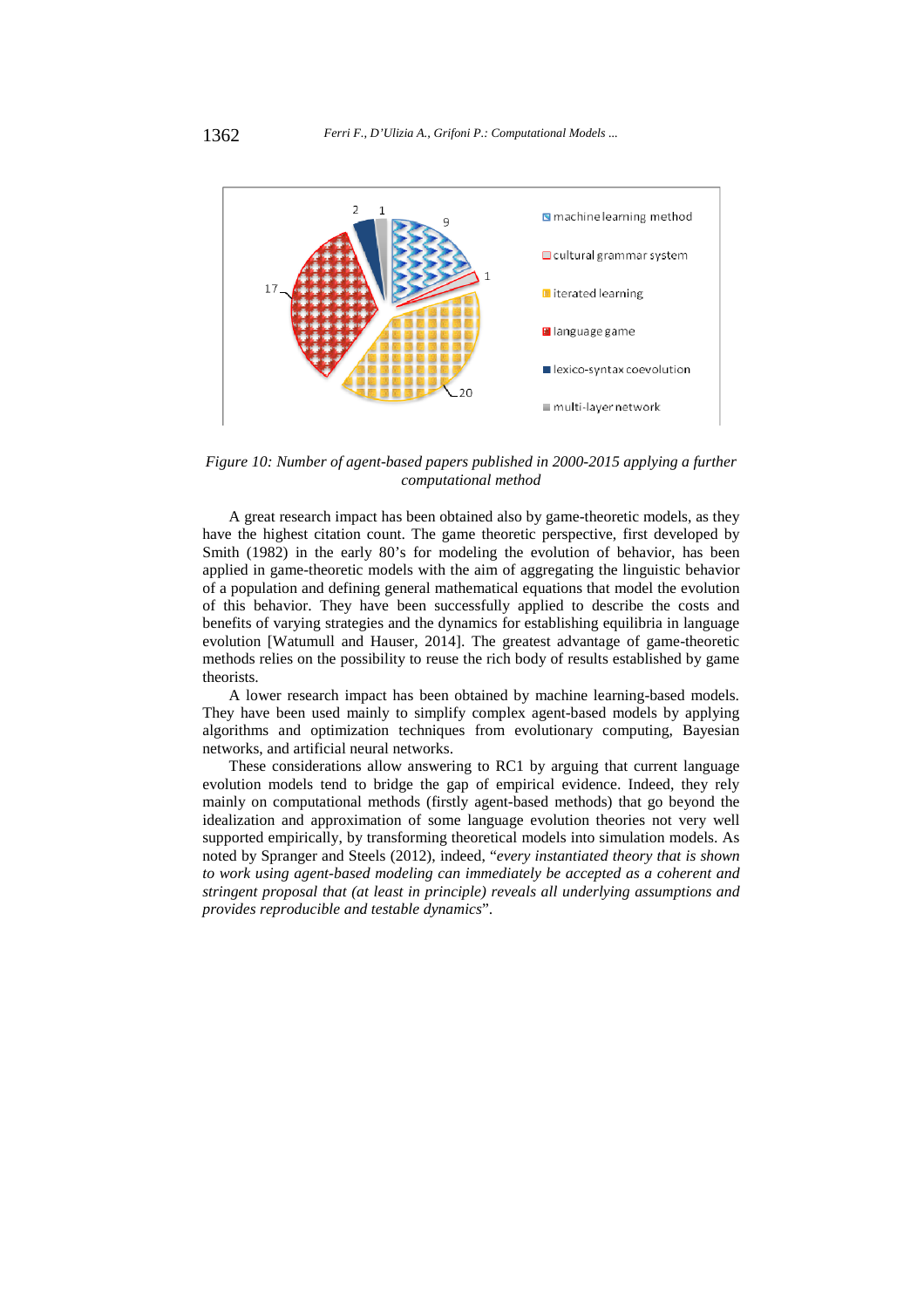#### **4.5.2 RC2: Which linguistic representations are more/less used by recent language evolution models and to what extent these formalisms fulfill the need of representing semantic aspects of the language?**

On the side of linguistic representation, the bibliometric analysis reveals that signalmeaning association-based models have the greatest research impact, both for the highest number of published papers (32) and the highest citation count (19.8 citations/paper). The linguistic representation based on signal-meaning associations is strictly related to the symbol grounding problem [Harnad, 1990] that investigates how to ground a set of symbols (e.g. forms, signals, utterances, words, etc.) in a set of possible meanings. An additional finding of the analysis is that 78% of the 32 papers based on signal-meaning associations apply agent-based modeling by investigating how a population of agents evolves the communication system through interactions with the environment and among individuals and how it arrives at shared symbolic conventions by constructing a set of relations between symbols and meanings.

A high scientific production (31 papers) has been obtained also by grammarbased methods that move from signal-meaning associations to more complex structures of language using grammatical constructions to link syntactic and semantic categories intervening between symbols and meanings.

Considering graph-based representation, we can observe that this is used mainly by phylogenetic approaches that model longer timescale of the history of populations by investigating how language originates and develops during the evolutionary history of the species. In these papers, indeed, the linguistic knowledge is mainly represented through graphs, trees or networks that model the relationships between groups of related languages.

In order to assess if linguistic representations are equipped with structures and constructions able to represent semantic features of the language, we have analyzed the presence of the word "semantics" "syntactic" "lexical" and "phonological" in the text of the 90 gathered articles to identify the level(s) of language [Hickey and Puppel, 1997] addressed by the linguistic representations. The results are summarized in Table 4. The majority of the papers (about 18%) address lexical representations as they use predominantly signal-meaning associations without syntax in order to map uniquely the set of signals (e.g. objects, forms, utterances, words, etc.) to the set of possible meanings and to reach a shared lexicon. Another 18% of the 90 analyzed papers adopt a more sophisticated linguistic representation that implements lexical knowledge, syntactic constructions, and semantic categorizations. The majority of these papers apply a grammatical approach to realize that. Finally, about 15.5% of the papers apply a lexico-syntactic representation that allows implementing both lexical knowledge and syntactic constructions for linking different meanings/signals. In total, 53 papers (about 59%) represent the lexical level of language, 38 papers (about 42%) the syntactic level, and 32 papers (about 35.5%) the semantic level.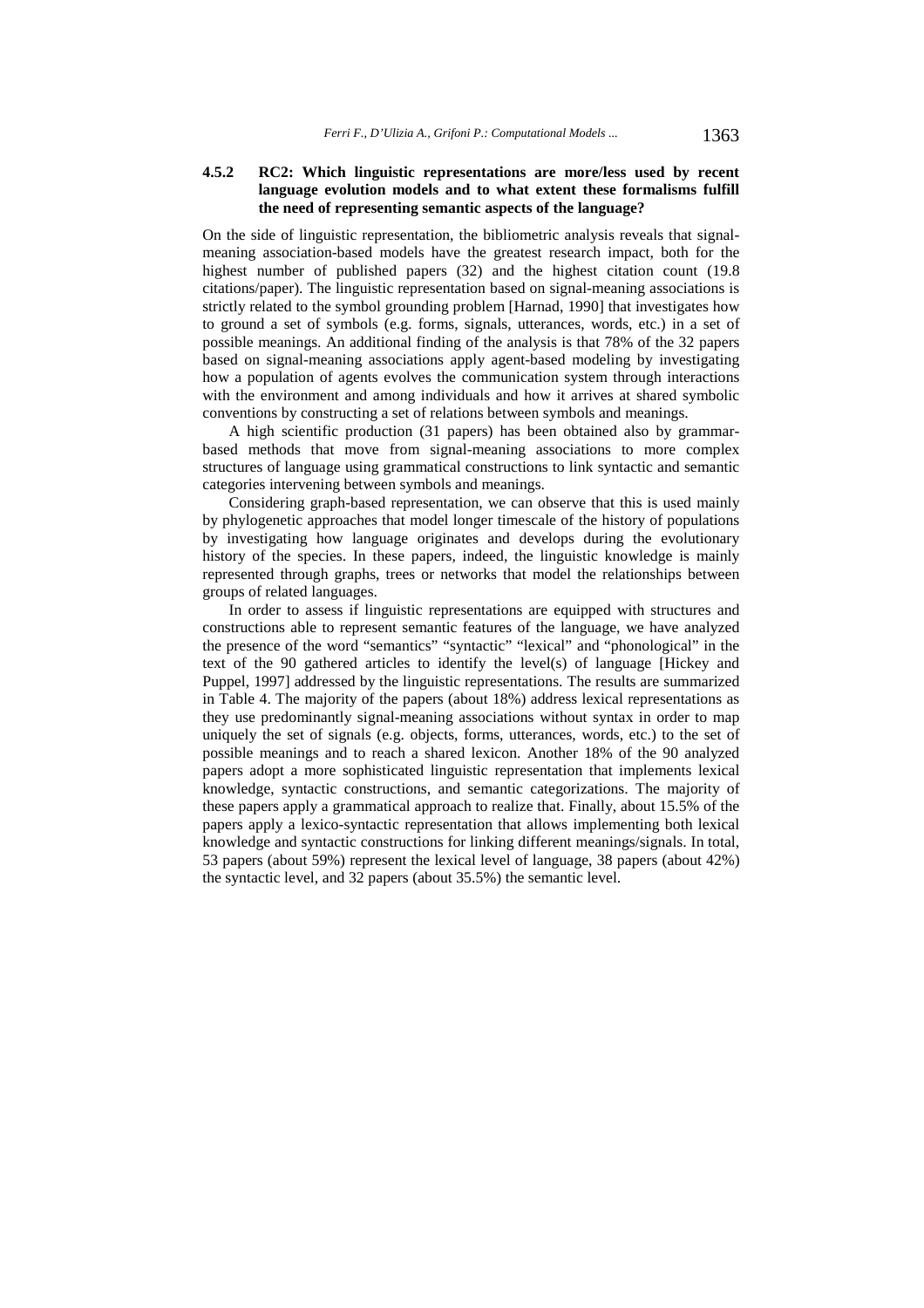| <b>Level of Language</b>     | <b>Counts</b> |
|------------------------------|---------------|
| phonological                 | 6             |
| lexical                      | 16            |
| syntactic                    | 4             |
| semantic                     | 5             |
| lexical, syntactic           | 14            |
| lexical, semantic            | 7             |
| syntactic, semantic          | 4             |
| lexical, syntactic, semantic | 16            |
| not specified                | 18            |

*Table 4: Levels of language addressed by the gathered articles* 

Therefore, the analysis reveals that most of the papers do not apply linguistic representations able to deal with semantic features of the language. The main motivation that leads researchers to choose this strategy instead of syntactic and semantic representations is based on the greater effort required to implement linguistic representations dealing with all the levels of language. Modeling the evolution of language considering syntactic and semantic features implies a more expressive power of the language used but also a more sophisticated linguistic framework that requires an extra effort to be implemented. Therefore, the majority of the analyzed researches investigate the evolution of lexical communication systems that are easily implementable but with a low expressivity of the language. Despite that, several researches, although less in number, address syntactic and semantic representations of the language (mainly based on grammatical formalisms) that increase the expressivity of the language and the complexity of the model.

#### **4.5.3 RC3: Which grammatical formalisms are more/less used by recent language evolution models and to what extent these formalisms fulfill the need of adaptability?**

To evaluate the third research challenge we have investigated which grammatical formalisms are used in language evolution models and whether they are adaptable (see RC3 defined in Section 2). Therefore, we have analyzed the 31 papers applying a grammar identified in Section 4.3, and we have evaluated whether they provide explicit constructions and operators able to expand the grammar in order to cope with new, incoming needs [Steels, 2010].

The results of our analysis are shown in Figure 11. The majority of surveyed models (about 48.4%) use context-free grammars (CFGs), followed by fluid construction grammars (FCGs) (about 12.9%), universal grammar (UG) (about 9.7%), phrase-structure grammars, graph grammars, attribute grammars (about 6.5% each one) and, finally, definite-clause grammar, fuzzy grammar and Christiansen grammar (about 3.2% each one).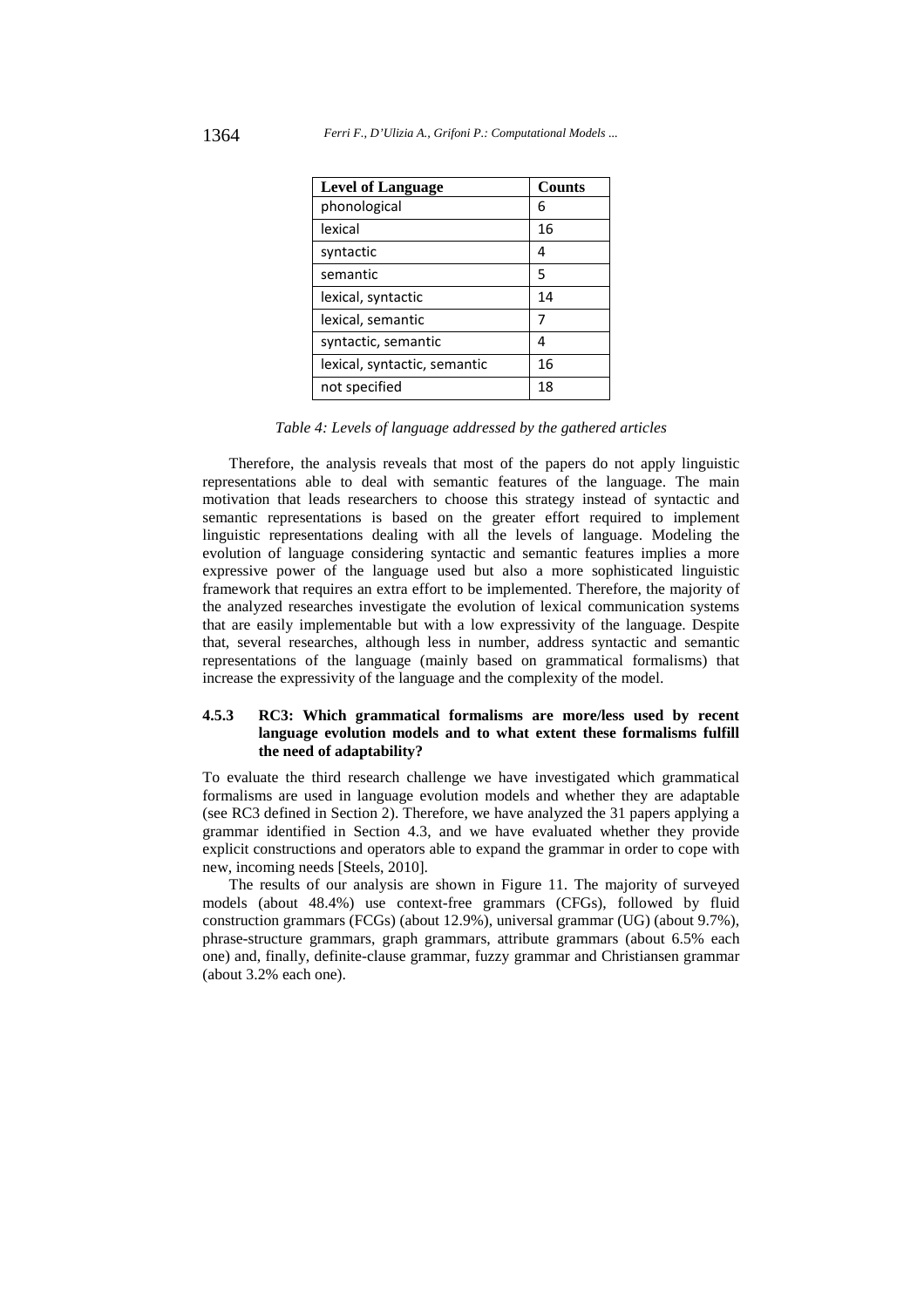Most of the papers (about 83.9%) use non-adaptable grammatical representations (CFGs, UGs, phrase-structure grammars, graph grammars, attribute grammars, definite-clause grammar, and fuzzy grammar). Only five papers (about 16.1%) apply adaptable grammatical formalisms (FCGs and Christiansen grammar) having constructions that allow extending the grammar on the fly. The main motivations that lead researchers to choose non-adaptable grammatical representations are twofold. The former is the lower complexity of the model since it does not require further grammatical constructions and mechanisms that allow extending the grammar on the fly. The latter is the minor effort necessary for implementing efficiently this kind of linguistic representations since a huge amount of linguistic tools (e.g. parsers, taggers, disambiguators, etc.) are available for these more traditional formalisms (mainly CFGs).



*Figure 11: Number of papers published in 2000-2015 applying a linguistic representation based on grammars* 

### **5 Future research directions**

In the previous section, we have analyzed current trends of language evolution research linked with the fulfillment of three main research challenges that are the need of empirical evidence, the need for semantically-enriched linguistic representations and adaptable grammatical formalisms. However, many open challenges still remain to be solved. In this section, we briefly discuss the future research directions resulting from the analysis of three kinds of data sources: the answers to a brief interview with the authors of some of the surveyed models, the future work section of some of the surveyed papers, and the literature on language evolution.

First of all, we have administrated a brief interview to the authors of some language evolution models asking whether and how their research on language evolution models has evolved in recent years. Specifically, during the interview we preliminary asked the authors for a list of their published papers on the language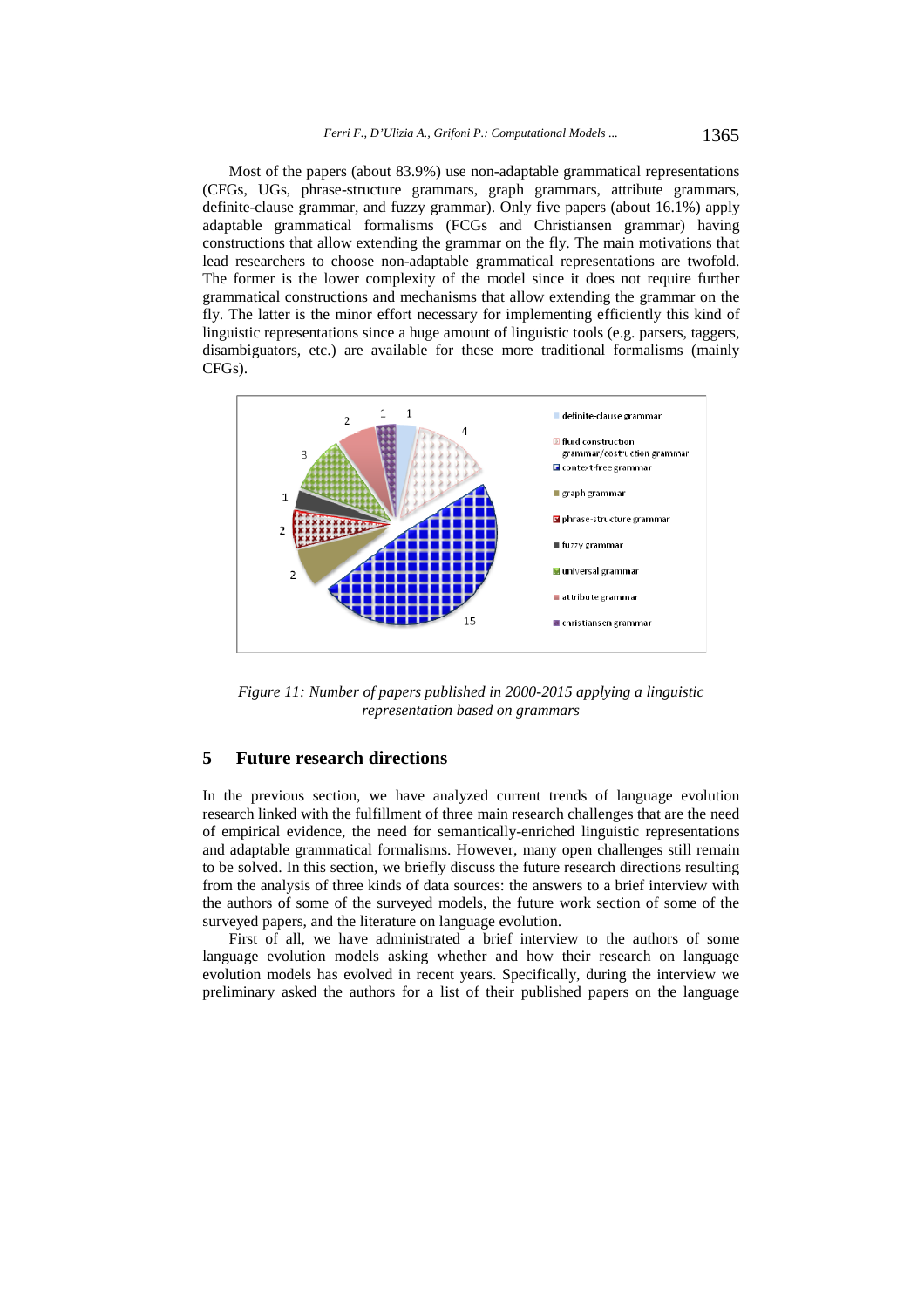evolution model and then, we asked if their research evolved toward some emerging topics. In case of an affirmative answer, we asked to specify which the emerging research directions are and to provide a list of their published papers on that. The interview was administered to the authors of 9 papers selected from the 90 papers proposing/using a computational method and relying on a linguistic representation (see Section 4.3). The selection has been performed by preferring the papers proposing a new language evolution model instead of using an existing one. Table 5 provides a summary of the answers received from the authors of these 9 papers about the evolution of their research. From these answers, the following considerations emerge. Most of the authors did not continue this research after the development of the model due to various reasons, mainly the end of project funding and a different research agenda (GRAEL, FCGLight, Iterated Learning Model (ILM), and Evolutionary game theory (EGT)). Some authors  $(GE^2)$  are focusing their research on alternative grammatical formalisms by experimenting with how the language evolution model performs with different kinds of context-free and context-sensitive grammars. Some authors (LEVER) are working on a further abstraction of the language evolution process by using metamodels and representing the language evolution as a transformation between metamodels of language. Finally, the authors of Game Dynamics (GD) are focusing their research on the cognitive aspects of language evolution studying the phenomenon at the neural synaptic level and trying to simulate through neural networks the evolution that happens in human language.

Moreover, to have further indications about future trends, we have analyzed the future work described in the 9 selected papers. From this analysis, three kinds of future challenges emerge (summarized in Table 6):

- application challenges: many language evolution models (LEVER and CGE) will investigate how to apply the model to new evolutionary problems;
- modeling challenges: several models (LEVER, GD, EGT, (GE)2, and FCGlight) will address new solutions for improving the representational ability of the model;

semantic challenges: some models (AGE and CGE) will investigate new solutions to specify semantics in the model.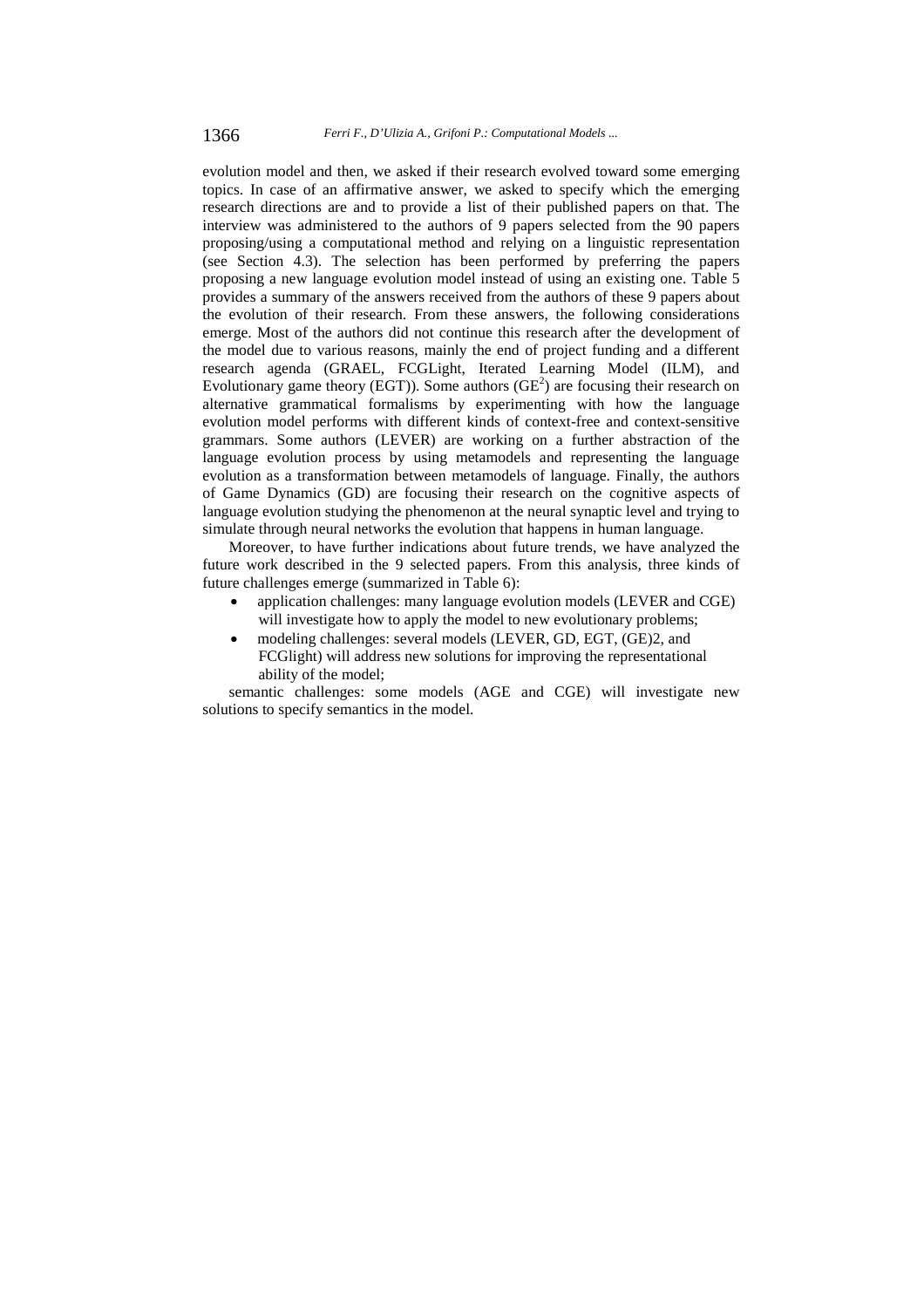|                                                                           | <b>RESEARCH EVOLUTION</b>                                                                                                                                                                                                                                                                                                                                                                                                                           |
|---------------------------------------------------------------------------|-----------------------------------------------------------------------------------------------------------------------------------------------------------------------------------------------------------------------------------------------------------------------------------------------------------------------------------------------------------------------------------------------------------------------------------------------------|
| <b>GRAEL</b> [De<br>Pauw, 2003]                                           | The authors did not continue research on language evolution, due to reasons of time<br>and a different research agenda.                                                                                                                                                                                                                                                                                                                             |
| <b>LEVER</b><br>[Juergens and<br>Pizka, 2006]                             | The authors are evolving their research on language evolution towards modeling<br>languages tailored to a specific domain and defined by a metamodel. They are<br>facing the problem of migrating existing models to a new version of their<br>metamodel and proposed an approach, named COPE, which specifies the coupled<br>evolution of metamodels and models to reduce migration effort.                                                        |
| $(GE)^2$ [O'Neill<br>and Ryan<br>20041                                    | After the publication of the $(GE)^2$ model, the authors are exploring the use of<br>different types of grammars ranging from context-free to context-sensitive<br>including Tree-adjunct Grammars [Murphy et al., 2010], Attribute Grammars<br>[O'Neill et al., 2004] and Shape Grammars [O'Neill et al., 2010] [McDermott et al.,<br>2012].                                                                                                       |
| Attribute<br>Grammar<br>Evolution<br>(AGE) [de la<br>Cruz et al.<br>2005] | The authors are exploring the use of grammatical evolution to obtain an ecology of<br>artificial beings associated with mathematical functions [Alfonseca and Soler Gil,<br>2013] in order to generate artificial ecologies that exhibit some of the features of<br>natural evolution.                                                                                                                                                              |
| Christiansen<br>Grammar<br>Evolution<br>(CGE) [Ortega<br>et al. 2007]     | The authors did not have new projects in this direction.                                                                                                                                                                                                                                                                                                                                                                                            |
| FCGlight<br>[Saveluc and<br>Ciortuz 2010]                                 | The authors did not continue to work on the FCGIight topic, due to the end of<br>project funding and involvement in other research areas.                                                                                                                                                                                                                                                                                                           |
| Game<br>dynamics<br>(GD)<br>[Mitchener<br>20071                           | The authors are exploring how to set up stochastic dynamics to represent a<br>population of language learners that can spontaneously move from one equilibrium<br>point to another in a way that resembles documented language change.<br>They are working also on a simulation of the evolution of neural synaptic coding, in<br>order to evolve neural networks and manipulate information in something vaguely<br>like what happens in language. |
| Iterated<br>Learning<br>Model (ILM)<br>[Smith et al.<br>2003]             | The authors did not continue to work on the ILM model for language evolution.                                                                                                                                                                                                                                                                                                                                                                       |
| Evolutionary<br>game<br>theory<br>(EGT)<br>[Jäger,<br>2007]               | The authors did not continue to work on the EGT model for language evolution.                                                                                                                                                                                                                                                                                                                                                                       |

*Table 5: Answers received from some authors about the evolution of their research on language evolution models* 

T.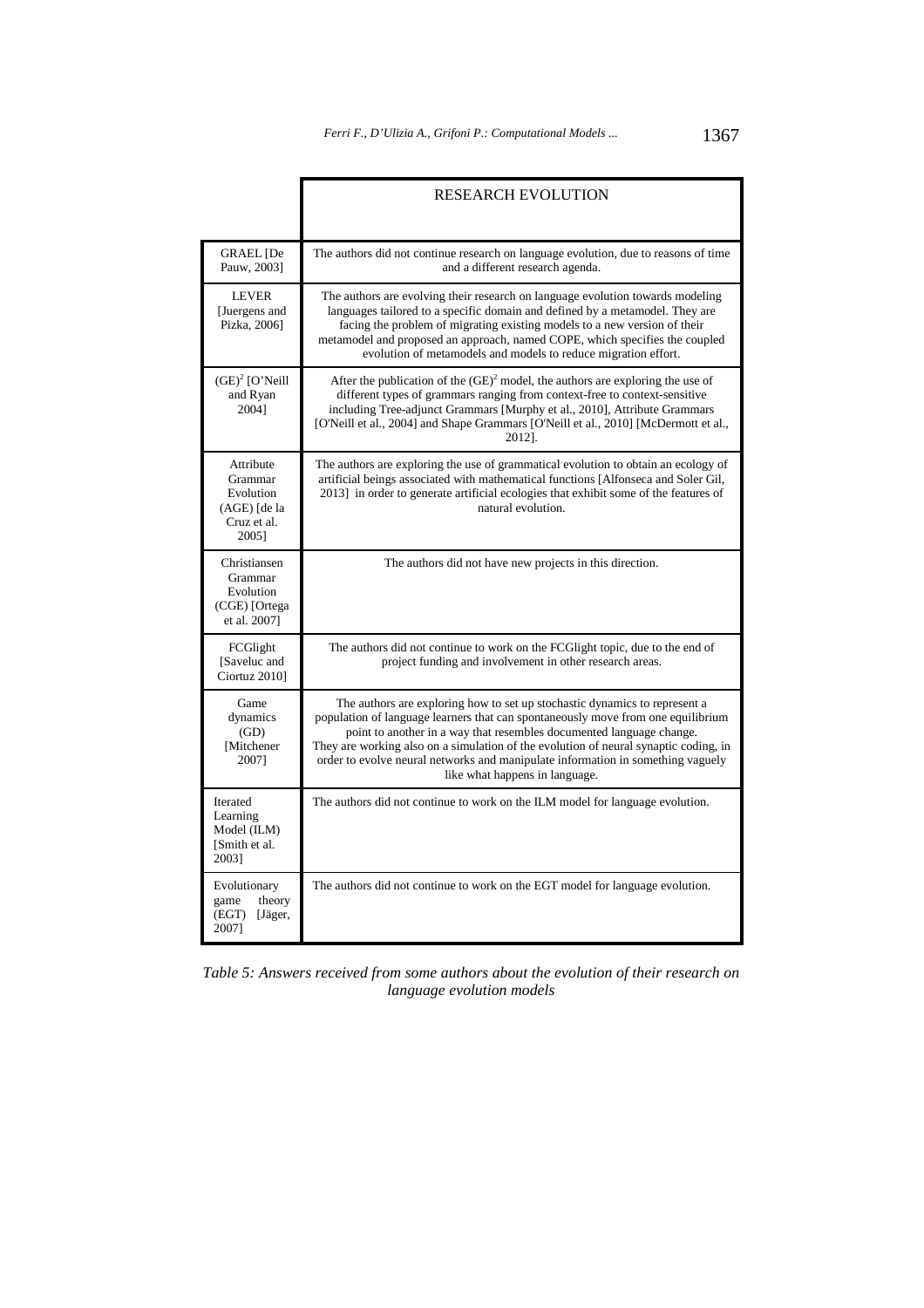|              | Future challenges from the surveyed papers                                                                                                                                                           |
|--------------|------------------------------------------------------------------------------------------------------------------------------------------------------------------------------------------------------|
| GRAEL        |                                                                                                                                                                                                      |
| <b>LEVER</b> | • Application of LEVER to the development of real world DSLs to increase its<br>expressiveness.<br>• Automatic adaptation of path expressions for those commands that merely<br>refactor a language. |
| $(GE)^2$     | • Improvement of the scalability and flexibility of the model by evolving the<br>number of functions along with their respective parameters, outputs and data<br>types.                              |
| AGE          | • Determination of the adequate semantics needed to get the optimal performance<br>of the evolution model.                                                                                           |
| CGE          | • Application of the CGE to new evolutionary problems.<br>• Investigation of other ways to specify semantics in language evolution models.                                                           |
| FCGlight     | • Development of new strategies for language games (e.g. learning of clitic<br>pronouns, etc.).                                                                                                      |
| GD           | • Improvement of the level of detail of the linguistic environment, including<br>features such as noisy linguistic data and social and spatial structure.                                            |
| II.M         |                                                                                                                                                                                                      |
| <b>EGT</b>   | • The interaction between first language acquisition and adult learning, and its<br>modeling in terms of EGT.                                                                                        |

*Table 6: Future challenges from the 9 selected papers* 

Finally, we have analyzed the language evolution literature, to identify further general challenges (not related to the surveyed models). Specifically, we perform a search using Google Scholar, Web of Science and Scopus for published research papers that deal with future directions/perspectives of language evolution modeling. A total of 7 research papers were selected and included in the analysis as they actually discuss future directions/perspectives of language evolution modeling. From this analysis, three main open research directions emerged.

First, standard approaches for validation of language evolution models are missing in the literature. As resulted from an analysis of the literature, indeed, there is not a standard validation strategy and standard metrics that can be applied to evaluate the performance of language evolution models. This lack of standard experimental approaches for model evaluation is also highlighted by Gong et al. [2014] that suggest exploring experimental semiotics and artificial language learning as a basis for possible experimental validation strategies. Therefore, future research could define standard strategies and metrics that help to evaluate and to compare language evolution models.

Another open challenge in language evolution research consists of a close collaboration among linguists, modelers, and neuro-scientists in order to define advanced language evolution models that integrate linguistics, modeling, and neuro-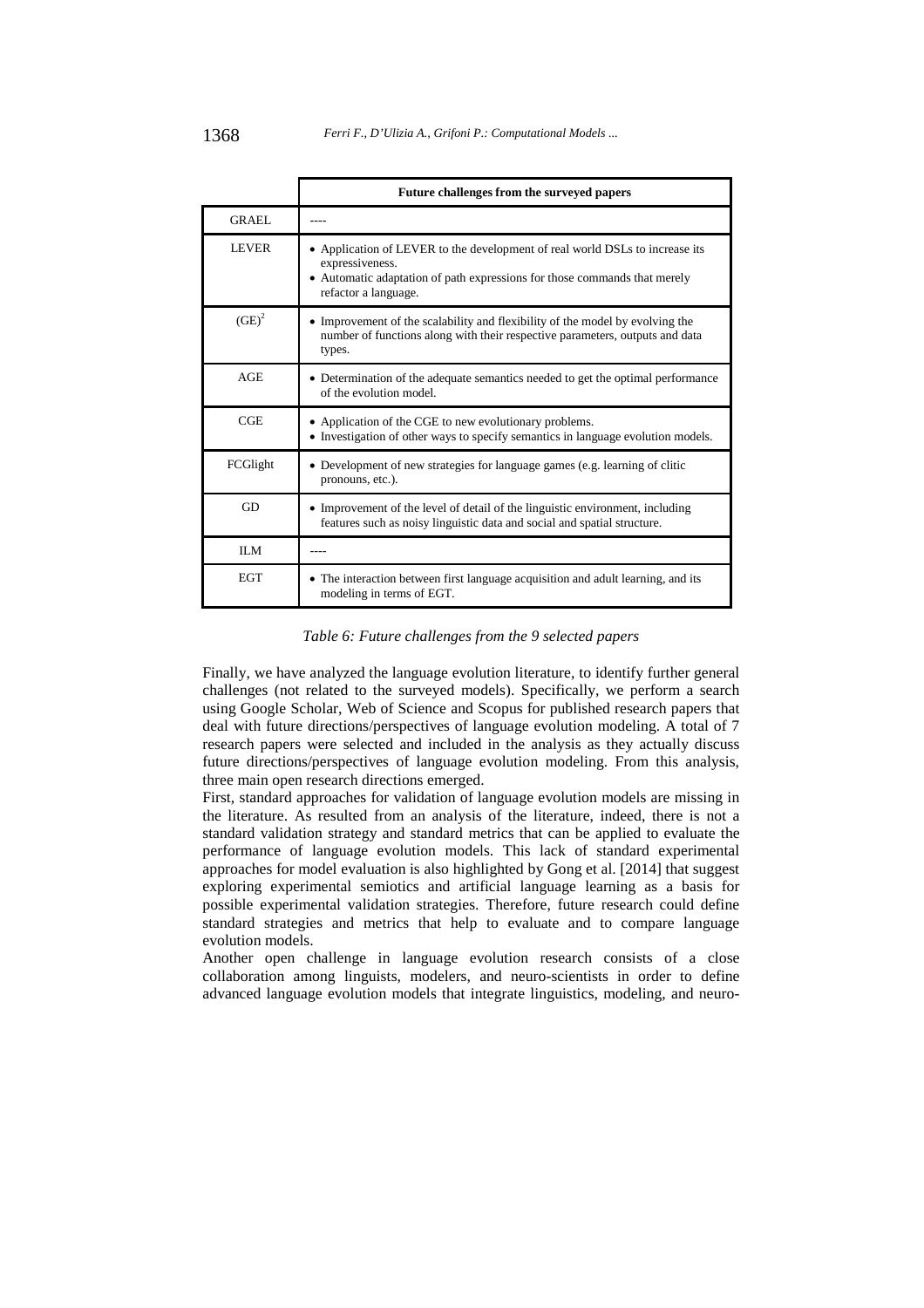scientific knowledge. Interdisciplinary competencies have to work together in order to obtain "*a biologically plausible, computationally feasible, and behaviorally adequate understanding of language evolution*" process [Gong et al., 2014]. Specifically, new findings of brain structure and neural processing are necessary that can lead to the generation of new hypotheses about language evolution [Niederhut, 2014]. As claimed by Niederhut (2014), "*by incorporating knowledge and methods from neuroscience, language evolution research can gain a strong foothold in the possible and the testable*". This challenge matches also with the research undertaken by the authors of GD (see Table 5).

As a further future perspective, language evolution models should take into account multimodal aspects of language [Grifoni et al., 2016]. Current language evolution models, indeed, rely on the assumption that language is identified by three main components: speech (signal), syntax (structure) and semantics (meaning) [Fitch, 2005]. Therefore, they address the language evolution problem using a linguistic approach focused on speech and/or text. However, human beings communicate using the five senses and there is an emergent tendency to embed different modalities (such as gestures, facial expressions, etc) into the language [D'Ulizia and Ferri, 2006, D'Ulizia et al., 2007; D'Ulizia et al., 2008; Paulmann et al., 2009; Regenbogen et al., 2012, Ferri et al., 2012; Kanero, 2014; D'Andrea et al., 2017]. This tendency is confirmed also by several recent researches [Vigliocco et al., 2014; Levinson and Holler J, 2014; Waller et al., 2013] that highlight the multimodal nature of language and the relevance of multimodality for language learning and evolution. In fact, by the historical point of view "*language research has focused predominantly on speech and/or text, thus ignoring the wealth of additional information available in face-toface communication*"; however, the analysis of literature carried out in [Vigliocco et al., 2014] makes evident "*that speech and gesture are part and parcel of the same system and together constitute a tightly integrated processing unit, thus underscoring the need for a multimodal approach to the study of language*". Caschera et al. [2012, 2018] have highlighted the necessity of tools for modeling the evolution of multimodal human interaction in long-term changing situations. As a future research perspective, therefore, we envision language evolution models that embed multimodal aspects as a crucial part of the language evolution.

### **6 Conclusion**

In this paper, we have investigated how language evolution modelers have faced three main research challenges in language evolution research, that are the need for empirical evidence, the need of semantically-enriched linguistic representations and the need of adaptable grammatical formalisms. To achieve that, a hybrid methodology has been used, which integrates bibliometric analysis of several scientific papers proposing language evolution models, and interviews with some authors of the papers. The surveyed models have been analyzed considering their scientific production, scientific impact, and to what extent they fulfill the challenges.

From this analysis, and considering answers to the interview, we have extracted some conclusions about the research impact of current language evolution models and future research directions.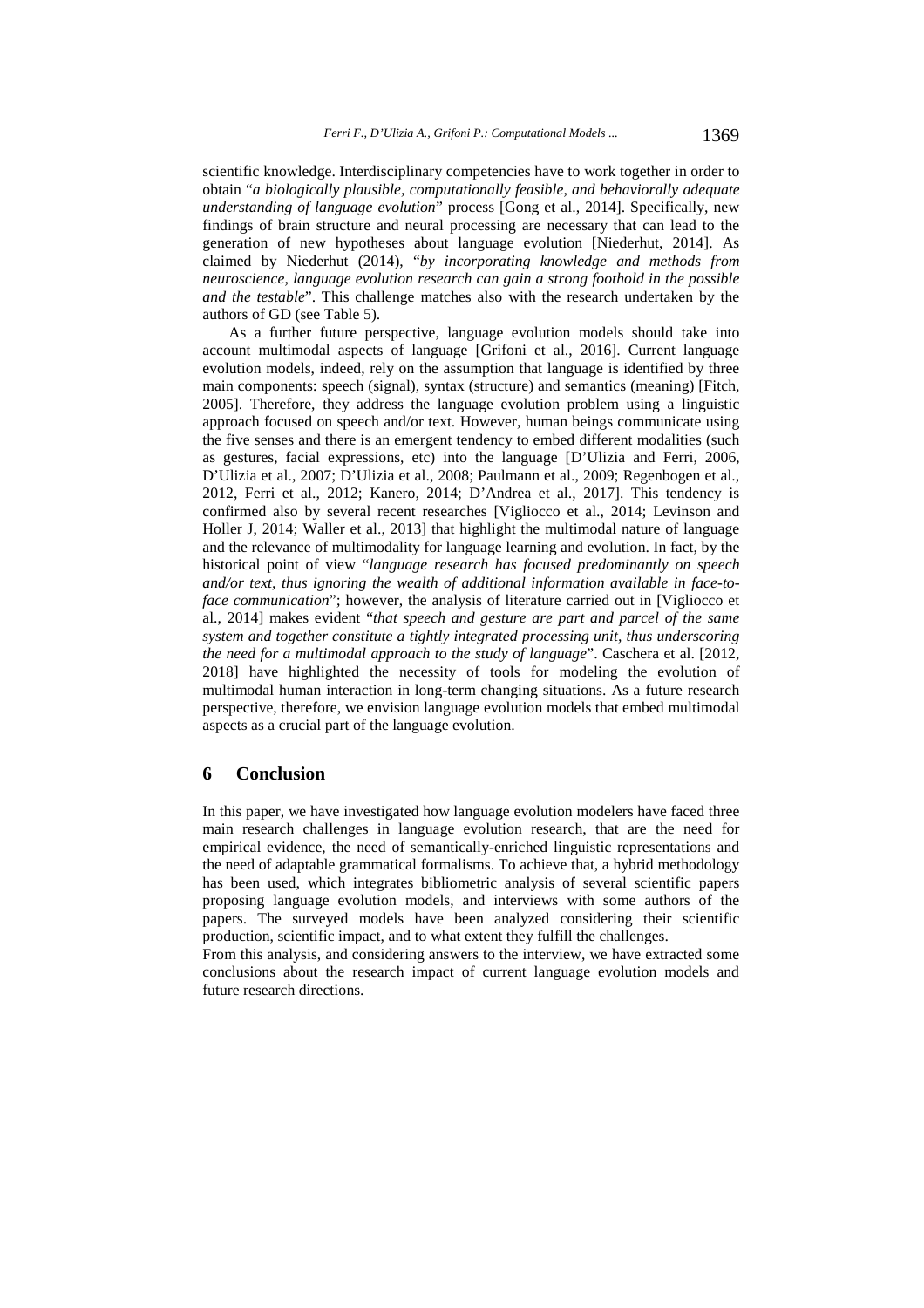About the research impact, agent-based models turned out to be the most published class of language evolution models. Moreover, the results showed that about 70% of the agent-based language evolution models are combined with further techniques that range from iterated learning and language game to machine learning. Another result of the bibliometric analysis showed that signal-meaning association-based models were the class of language evolution models most published and most cited. Moreover, grammar-based models also turned out to be a highly published class of language evolution models. Moreover, the analysis of the level(s) of language (lexical, syntactic, and semantic) addressed by the linguistic representations showed that language evolution models were oriented mainly towards either lexical communication systems or lexical-syntactic-semantic communication systems. Finally, the results of the analysis showed that CFGs are the most used grammatical formalism due to their simplicity and intuitively appealing formalism.

About future research directions, the following challenges are emerging: (i) standard validation approaches, (ii) a multidisciplinary collaboration among linguists, modelers and neuro-scientists, and (iii) the embedding of multimodal aspects.

The results of this study can be valuable to many language evolution researchers that have to determine previous and current research highlights and possible topics for future researches.

### **References**

[Abrams and Strogatz, 2003] Abrams, D.M., & Strogatz, S.H. (2003). Modeling the dynamics of language death. Nature 424:900.

[Alfonseca and Soler Gil, 2013] Alfonseca, M., & Soler Gil, F. J. (2013). Evolving an ecology of mathematical expressions with grammatical evolution. Biosystems, 111(2), pp 111-119.

[Baronchelli et al., 2006] Baronchelli, A., Felici, M., Loreto, V., Caglioti, E., & Steels, L. (2006). Sharp transition towards shared vocabularies in multiagent systems. Journal of Statistical Mechanics 6:6–14.

[Baxter et al., 2009] Baxter, G.J., Blythe, R.A., Croft, W., & McKane, A. J. (2009). Modeling language change: An evaluation of Trudgill's theory of the emergence of New Zealand English. Lang Var Change 21:257–296.

[Benz et al., 2011] Benz, A., Ebert, C., Jäger, G., & van Rooij, R. (2011) Language, games and evolution, LNCS 6207, Springer Berlin Heidelberg.

[Briscoe, 2000] Briscoe, T. (2000). Grammatical acquisition: Inductive bias and coevolution of language and the language acquisition device. Language 76(2):245–296.

[Cangelosi and Parisi, 1998] Cangelosi, A., & Parisi, D. (1998). The emergence of a "language" in an evolving population of neural networks. Connection Science 10(2):83–89.

[Cangelosi, 2001] Cangelosi, A. (2001). Evolution of communication and language using signals, symbols, and words. IEEE Transactions on Evolutionary Computation, 5(2), 93-101.

[Caschera et al., 2012] Caschera, M. C., D'Ulizia, A., Ferri, F., & Grifoni, P. (2012). Towards Evolutionary Multimodal Interaction. In On the Move to Meaningful Internet Systems: OTM 2012 Workshops, Springer Berlin Heidelberg, pp. 608-616.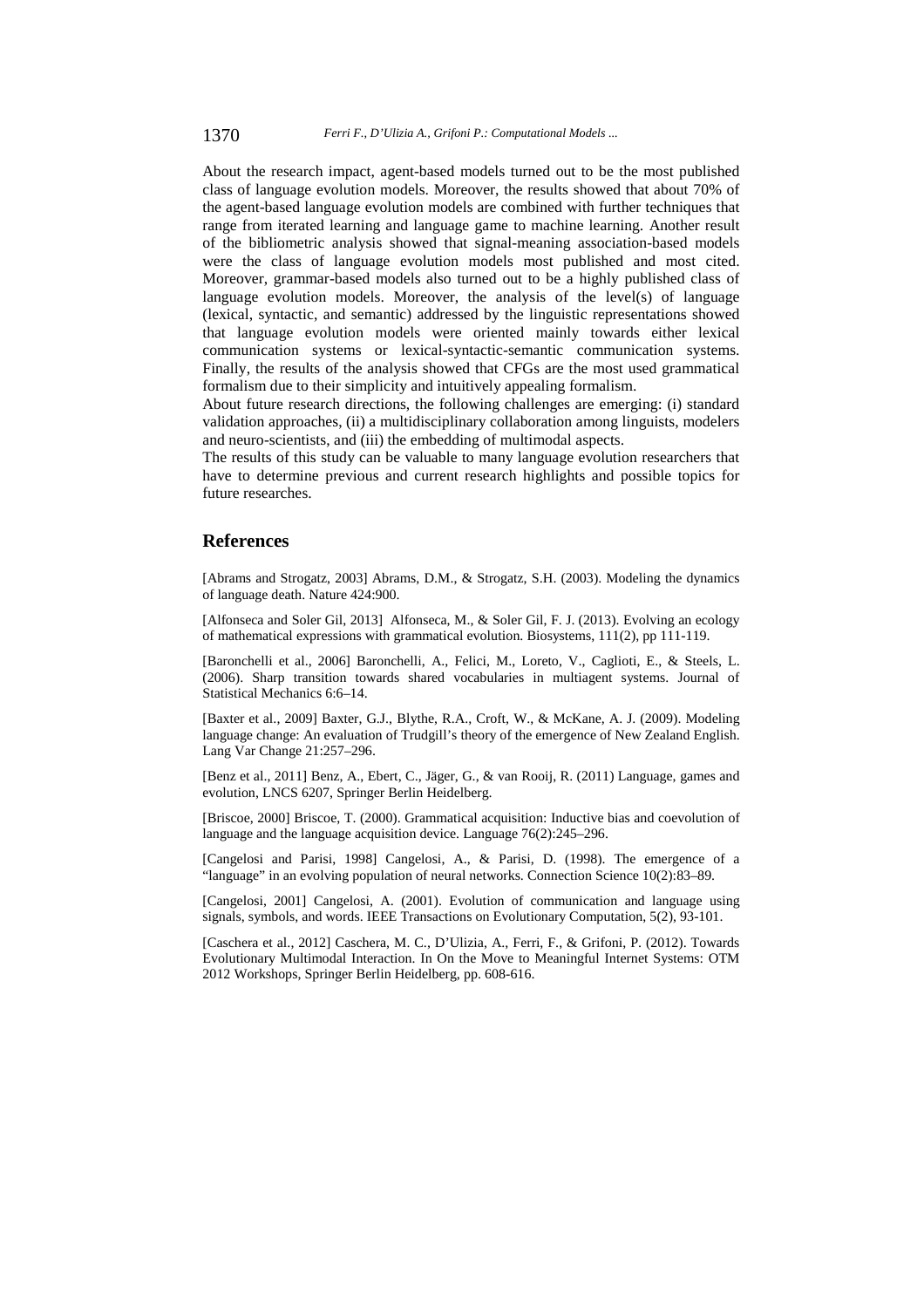[Caschera et al., 2018] Caschera, M. C., D'Ulizia, A., Ferri, F., & Grifoni, P. (2018). MONDE: a method for predicting social network dynamics and evolution. Evolving Systems, 1-17.

[Chen et al., 2015] Chen, H., Jiang, W., Yang, Y., Yang, Y., & Man, X. (2015). Global trends of municipal solid waste research from 1997 to 2014 using bibliometric analysis, Journal of the Air & Waste Management Association, 65:10, 1161-1170.

[Chomsky, 1986] Chomsky N (1986). Knowledge of language. New York: Praeger.

[Christiansen, 1990] Christiansen, M.H. (1990). A survey of adaptable grammars. ACM SIGPLAN Notices 25(11):35–44.

[Christiansen and Chater, 1999] Christiansen, M.H., & Chater, N. (1999). Toward a connectionist model of recursion in human linguistic performance. Cognitive Science 23:157– 205.

[Christiansen and Kirby, 2003] Christiansen, M.H., & Kirby, S. (2003). Language evolution: Consensus and controversies. Trends in Cognitive Sciences 7(7):300–307.

[D'Andrea et al., 2017] D'Andrea A, D'Ulizia A, Ferri F, Grifoni P. (2017). EMAG: An Extended Multimodal Attribute Grammar for Behavioural Features. Digital Scholarship in the Humanities, 32(2), 251-275.

[de Boer, 2006] de Boer, B. (2006). Computer modelling as a tool for understanding language evolution. In Evolutionary Epistemology, Language and Culture – A non-adaptationist, systems theoretical approach. Springer, Dordrecht, pp 381-406.

[Dediu and de Boer, 2016] Dediu, D., & de Boer, B. (2016). Language evolution needs its own journal. Journal of Language Evolution, 1(1), 1-6.

[de la Cruz et al., 2005] de la Cruz, M., de la Puente, A.O., & Alfonseca, M. (2005). Attribute grammar evolution, artificial intelligence and knowledge engineering applications: A bioinspired approach. First International Work-Conference on the Interplay Between Natural and Artificial Computation, IWINAC 2005, Las Palmas, Canary Islands, Spain, June 2005, pp 182–191.

[De Pauw, 2003] De Pauw, G. (2003). GRAEL: an agent-based evolutionary computing approach for natural language grammar development, Proceedings of the 18th international joint conference on Artificial intelligence, August 09-15, 2003, Acapulco, Mexico, pp 823-828.

[D'Ulizia and Ferri, 2006] D'Ulizia, A., & Ferri, F. (2006). Formalization of multimodal languages in pervasive computing paradigm, Advanced Internet Based Systems and Applications, Second International Conference on Signal-Image Technology and Internet-Based Systems (SITIS 2006), Revised Selected Papers, Springer, Lecture Notes in Computer Science 4879, pp 126-136.

[D'Ulizia et al., 2007] D'Ulizia, A., Ferri, F., & Grifoni, P. (2007). A Hybrid Grammar-Based Approach to Multimodal Languages Specification, OTM 2007 Workshop Proceedings, 25-30 November 2007, Vilamoura, Portugal, Springer-Verlag, Lecture Notes in Computer Science 4805, pp 367-376.

[D'Ulizia et al., 2008] D'Ulizia, A., Ferri, F., & Grifoni, P. (2008). Toward the Development of an Integrative Framework for Multimodal Dialogue Processing. In On the Move to Meaningful Internet Systems: OTM 2008 Workshops Springer Berlin Heidelberg, pp. 509-518.

[Ferri et al., 2012] Ferri, F., D'Ulizia, A., & Grifoni, P. (2012). Multimodal Language Specification for Human Adaptive Mechatronics. Journal of Next Generation Information Technology, 3(1), pp 47-57.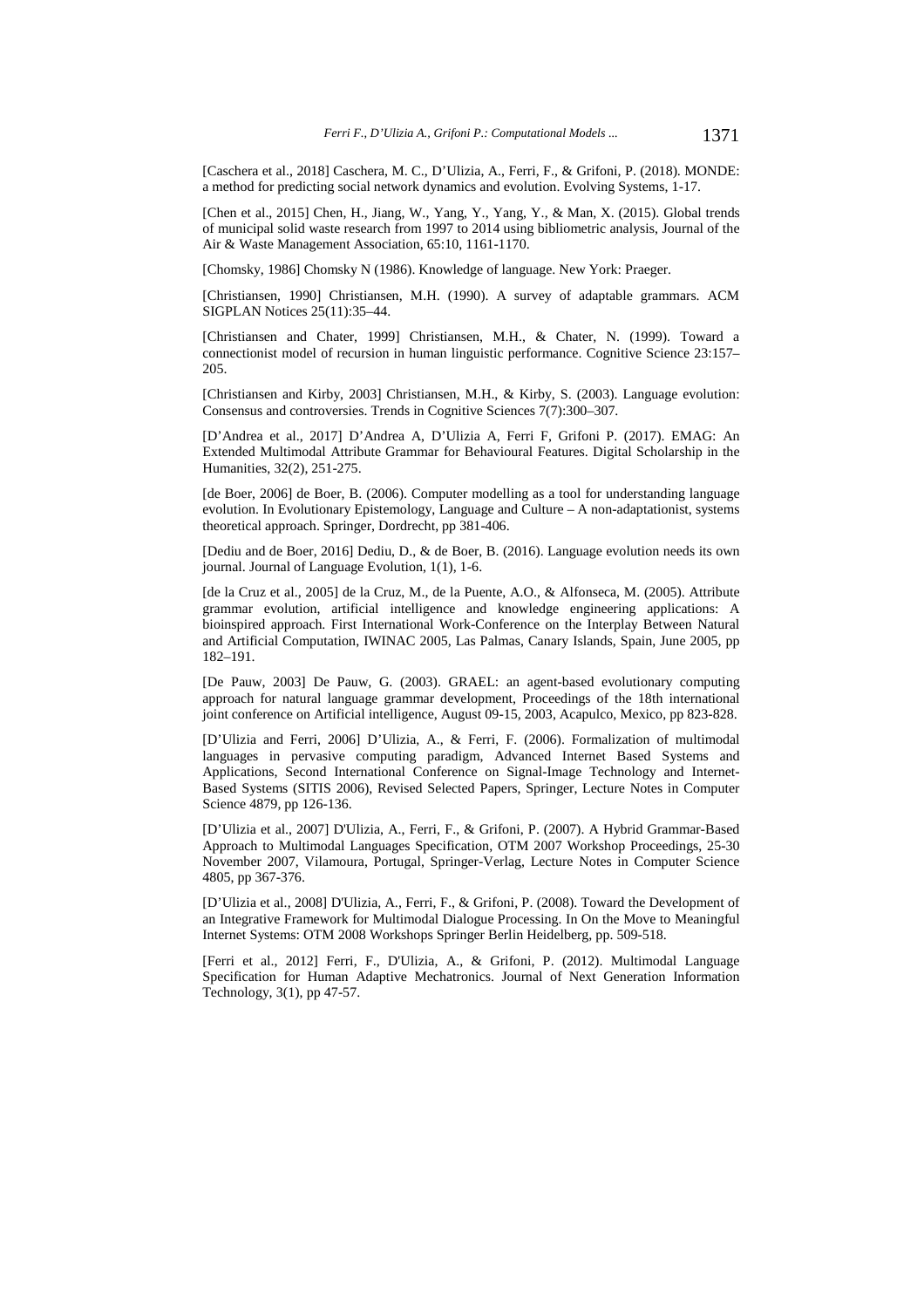[Fitch, 2005] Fitch, W.T. (2005). The evolution of language: A comparative review. Biology and Philosophy 20(2–3):193–203.

[Garcia, 2014] Garcia J. (2014). Machine Learning and Cognitive Systems: The Next Evolution of Enterprise Intelligence (Part I). *Wired Innovation Insights*.

[Gong et al., 2006] Gong, T., Minett, J.W., & Wang, W.S. (2006). Computational simulation on the coevolution of compositionality and regularity. In: Proceedings of the 6th international conference on the evolution of language, 12–15 Apr 2006, Rome, Italy, pp 99–106.

[Gong et al., 2014] Gong, T., Shuai, L., & Zhang, M. (2014). Modelling language evolution: Examples and predictions. Physics of life reviews, 11(2), 280-302.

[Grifoni et al., 2016] Grifoni, P., D'Ulizia, A., & Ferri, F. (2016). Computational methods and grammars in language evolution: a survey, Artificial Intelligence Review. Volume 45, Issue 3, pp 369-403.

[Harnad, 1990] Harnad, S. (1990) The Symbol Grounding Problem. Physica D 42: 335-346.

[Hauser et al., 2014] Hauser, M. D., Yang, C., Berwick, R. C., Tattersall, I., Ryan, M. J., Watumull, J., ... & Lewontin, R. C. (2014). The mystery of language evolution. Frontiers in psychology, 5, 401.

[Hickey and Puppel, 1997] Hickey, R., & Puppel S. (eds) 1997. Language History and Linguistic Modelling. A Festschrift for Jacek Fisiak on his 60th Birthday. Berlin: Mouton de Gruyter, 2 vols., 2121 pages.

[Jackendoff, 1999] Jackendoff, Ray. 1999. Possible stages in the evolution of the language capacity. Trends in Cognitive Sciences 3, 272–279.

[Jäger, 2004] Jäger, G. (2004). Learning constraing subhierarchies: The bidirectional gradual learning algorithm. In: R. Blutner & H. Zeevat (eds.), Optimality theory and pragmatics. Basingstoke: Palgrave MacMillan, pp 251–287.

[Jäger, 2007] Jäger, G. (2007). Evolutionary Game Theory and Typology: A Case Study. Language 83(1), pp 74-109.

[Jaeger et al., 2009] Jaeger, H., Baronchelli, A., Briscoe, E., Christiansen, M. H., Griffiths, T., Jäger, G., Kirby, S., Komarova, N., Richerson, P. J., Steels, L., Triesch, J. (2009). What can mathematical, computational and robotic models tell us about the origins of syntax?, book chapter in "Biological Foundations and Origin of Syntax", eds. D. Bickerton and E. Szathmáry. Strüngmann Forum Reports, vol. 3. Cambridge, MA: MIT Press, pp 385-410.

[Jimenez-Lopez, 2012] Jimenez-Lopez, M. D. (2012). A Grammar-Based Multi-Agent System for Language Evolution, Highlights on PAAMS, AISC 156, pp 45–52.

[Juola, 2003] Juola, P. (2003). The time course of language change. Computers and the Humanities, 37(1), 77-96.

[Juergens and Pizka, 2006] Juergens, E., & Pizka, M. (2006). The Language Evolver Lever - Tool Demonstration, Electronic Notes in Theoretical Computer Science, Volume 164, Issue 2, pp 55-60.

[Kandler and Steele, 2008] Kandler, A., & Steele, J. (2008). Ecological models of language competition. Biol Theor 3:164–173.

[Kanero, 2014] Kanero, J. (2014). The gesture theory of language origins: Current issues and beyond, In: McCrohon L, Thompson B, Verhoef T and Yamauchi H (eds) The past, present and future of language evolution research, Tokyo: EvoLang9 Organising Committee, pp 1–7.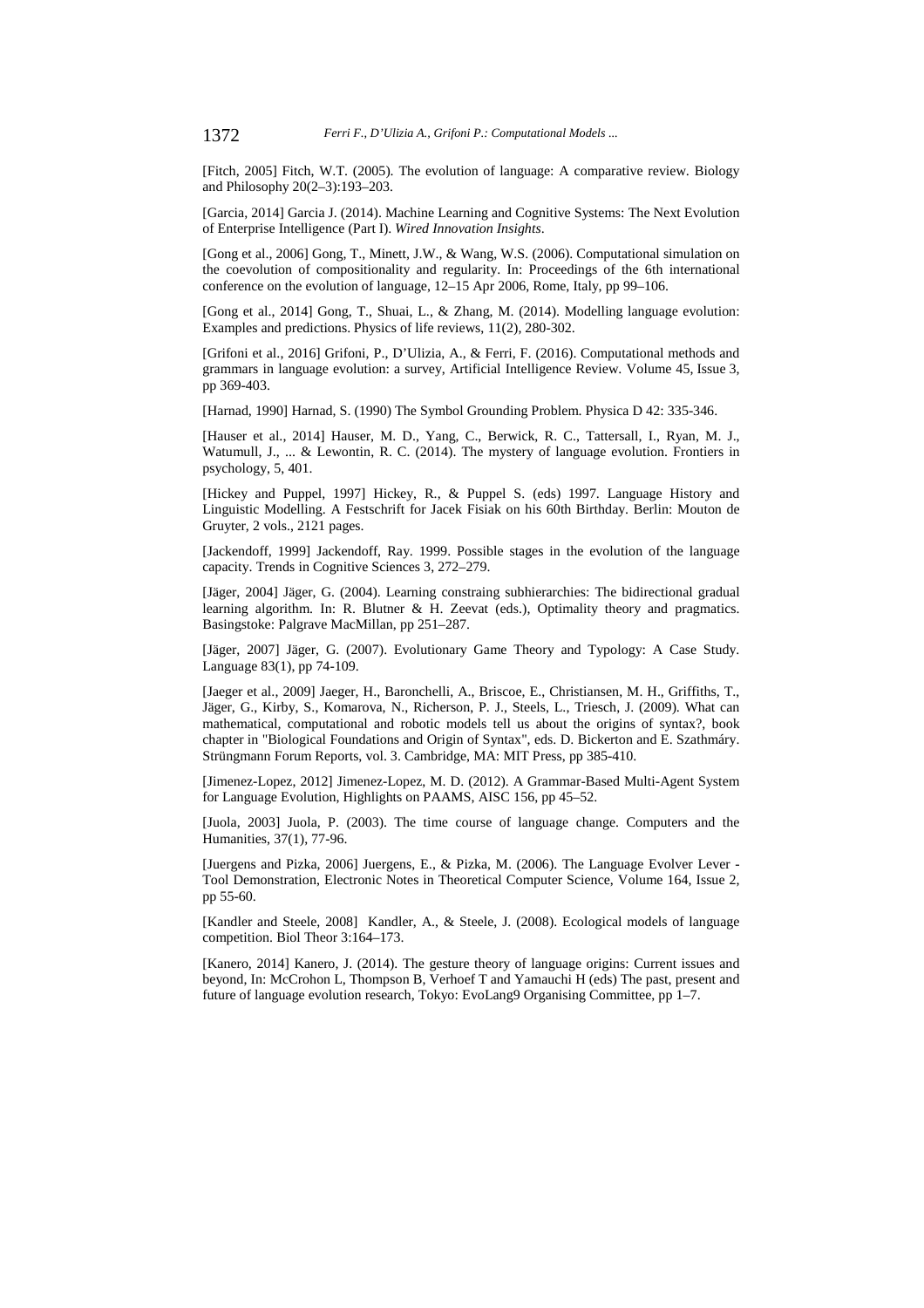[Kaplan, 2005] Kaplan, F. (2005). Simple models of distributed coordination. Connect Sci 17(3–4):249–270.

[Kirby et al., 2009] Kirby, S., Christiansen, M., & Chater, N. (2009). Syntax as an adaptation to the learner. In Bickerton D and Szathmáry E (eds) Biological foundations and origin of syntax, Strüngmann Forum Reports, vol. 3. Cambridge, MA: MIT Press.

[Lipowska D, 2011] Lipowska D (2011) Naming game and computational modelling of language evolution.

[Levinson and Holler J, 2014] Levinson, S.C., & Holler, J. (2014). The origin of human multimodal communication. Phil. Trans. R. Soc. B 369.

[Luuk and Luuk, 2014] Luuk, E., & Luuk, H. (2014). The evolution of syntax: Signs, concatenation and embedding. Cognitive Systems Research, 27, 1-10.

[McDermott et al., 2012] McDermott, J., Swafford, J. M., Hemberg, M., Byrne, J., Hemberg, E., Fenton, M., McNally, C., Shotton, E., & O'Neill, M. (2012). An Assessment of String-Rewriting Grammars for Evolutionary Architectural Design. Environment and Planning B, 39(4), pp 713-731.

[Minett and Wang, 2008] Minett, JW., & Wang, W.S. (2008). Modeling endangered languages: The effects of bilingualism and social structure. Lingua 118(1):19–45.

[Mitchener, 2007] Mitchener, W. G. (2007). Game dynamics with learning and evolution of universal grammar. Bulletin of Mathematical Biology, 69(3), pp 1093-1118.

[Murphy et al., 2010] Murphy, E., O'Neill, M., Galvan-Lopez, E., & Brabazon, A. (2010). Tree-Adjunct Grammatical Evolution. IEEE Congress on Evolutionary Computation 2010 IEEE Press Barcelona, Spain.

[Nettle, 1999] Nettle, D. (1999). Is the rate of linguistic change constant? Lingua 108:119–136.

[Niederhut, 2014] Niederhut, D. (2014). Beyond "neuroevidence". In: McCrohon L, Thompson B, Verhoef T, Yamauchi B (eds) The past, present and future of language evolution research, Tokyo: EvoLang9 Organising Committee, pp. 102–109.

[Nowak et al., 2002] Nowak, M.A., Komarova, N.L., & Niyogi, P. (2002). Computational and evolutionary aspects of language. Nature 417(6889):611–617.

[O'Neill et al., 2010] O'Neill, M., McDermott, J., Swafford, J. M., Byrne, J., Hemberg, E., Shotton, E., McNally, C., Brabazon, A., & Hemberg, M. (2010). Evolutionary Design using Grammatical Evolution and Shape Grammars: Designing a Shelter. International Journal of Design Engineering, 3(1), pp 4-24.

[O'Neill and Ryan, 2004] O'Neill, M., & Ryan, C. (2004). Grammatical evolution by grammatical evolution: The evolution of grammar and Genetic Code. LNCS 3003, pp 138-149.

[Ortega et al., 2007] Ortega, A., De La Cruz, M., & Alfonseca, M. (2007). Christiansen grammar evolution: Grammatical evolution with semantics. Evolutionary Computation, IEEE Transactions on, 11(1):77–90.

[Parisi et al., 2008] Parisi, D., Antinucci, F., Natale, F. et al. (2008). Simulating the expansion of farming and the differentiation of European languages. In Origin and Evolution of Languages: Approaches, Models, Paradigms, B. Laks (ed.), *Equinox* Publishing, pp 234–258.

[Patriarca and Leppänen, 2004] Patriarca, M., & Leppänen, T. (2004). Modeling language competition. Physica A 338(1–2):296–299.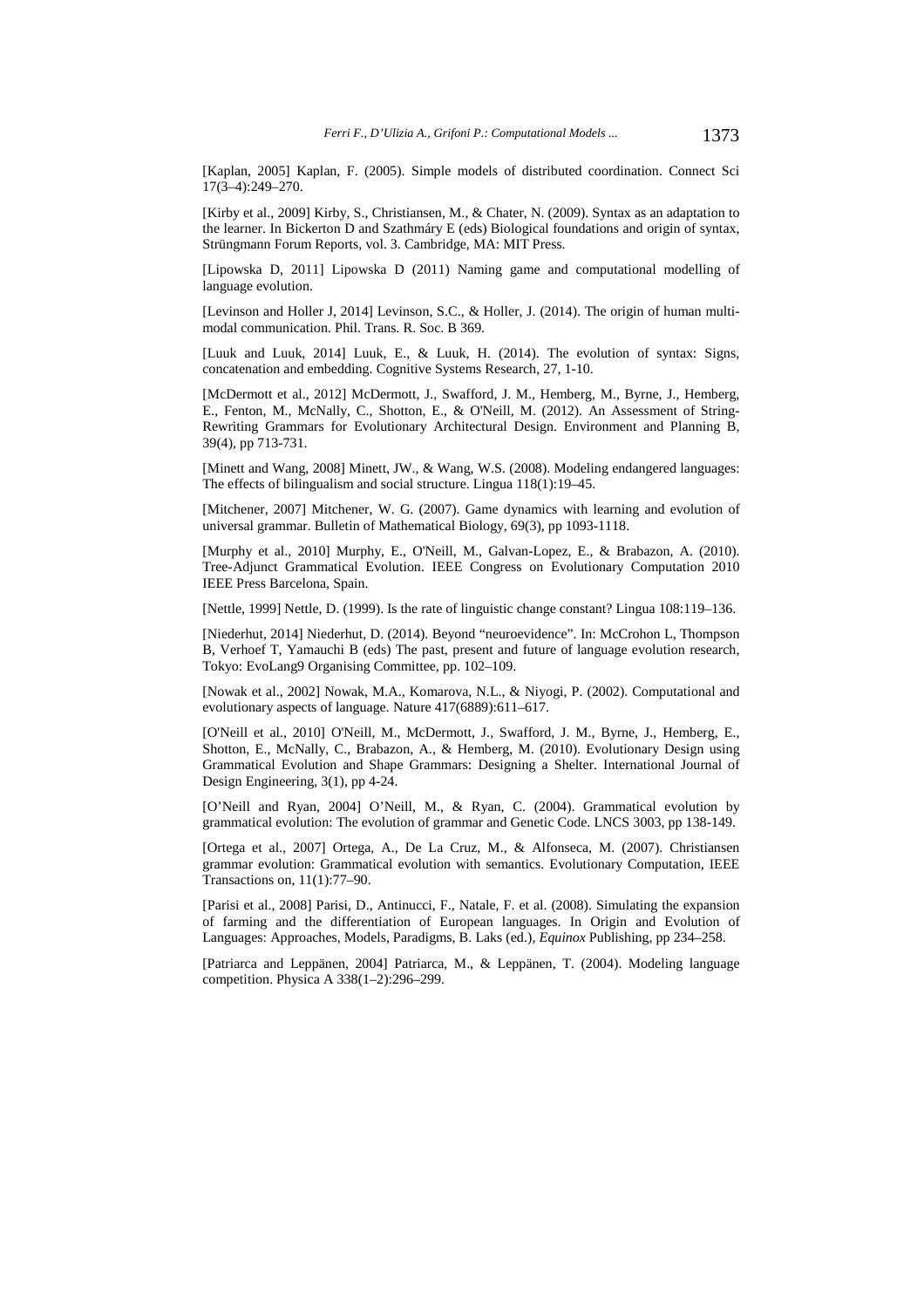[Paulmann et al., 2009] Paulmann, S., Jessen, S., & Kotz, S. A. (2009). Investigating the multimodal nature of human communication: Insights from ERPs. Journal of Psychophysiology, 23(2), 63-76.

[Regenbogen et al., 2012] Regenbogen, C., Schneider, D. A., Gur, R. E., Schneider, F., Habel, U., & Kellermann, T. (2012). Multimodal human communication — Targeting facial expressions, speech content and prosody. NeuroImage 60(4), 2346-2356.

[Saveluc and Ciortuz, 2010] Saveluc, V., & Ciortuz, L. (2010). FCGlight: A system for studying the evolution of natural language. 12th International Symposium on Symbolic and Numeric Algorithms for Scientific Computing SYNASC 2010, Timisoara, Romania, 23-26 September 2010, IEEE, pp. 188–193.

[Singh, 2005] Singh, Y. N. (2005). Computational Modelling of Evolution of Language. Retrieved that the contract of the contract of the contract of the contract of the contract of the contract of the contract of the contract of the contract of the contract of the contract of the contract of the contract of

http://citeseerx.ist.psu.edu/viewdoc/download?doi=10.1.1.97.7997&rep=rep1&type=pdf on 10 February 2015.

[Smith, 1982] Smith, J. M. (1982). Evolution and the Theory of Games. Darwin (Vol. 13, pp 224). Cambridge University Press.

[Smith et al., 2003] Smith, K., Kirby, S., & Brighton, H. (2003). Iterated learning: a framework for the emergence of language. Artificial Life, 9(4), pp 371–86.

[Soules, 2002] Soules, M. (2002). Animating the language machine: Computers and performance. Computers and the Humanities, 36(3), 319-344.

[Spranger and Steels, 2012] Spranger, M., & Steels, L. (2012). Synthetic modeling of cultural language evolution. In: Five approaches to language evolution, Tokyo, Evolang Organization Committee, pp. 130–139.

[Steels, 1995] Steels, L. (1995). A self-organizing spatial vocabulary. Artificial Life Journal 2(3):319–332.

[Steels, 1997] Steels, L. (1997). The synthetic modelling of language origins. Evolution of Communication 1:1–34.

[Steels, 2010] Steels, L. (2010). Modeling the formation of language in embodied agents: Methods and Open Challenges. In: Nolfi S, Mirolli M (eds.), Evolution of communication and language in embodied agents, Springer-Verlag Berlin Heidelberg, pp 223–233.

[Steels, 2011] Steels, L. (2011). Introducing Fluid Construction Grammar. In: Steels L (Ed.), Design patterns in fluid construction grammar, 3–30. Amsterdam: John Benjamins.

[Steels and de Beule, 2006] Steels, L., & De Beule, J. (2006). A (very) brief introduction to fluid construction grammar. In: Proceedings of the 3rd Workshop on Scalable Natural Language Understanding, New York City, June 2006, pp 73–80.

[Vigliocco et al., 2014] Vigliocco, G., Perniss, P., & Vinson, D. (2014). Language as a multimodal phenomenon: implications for language learning, processing and evolution. Phil.Trans. R. Soc. B, 369 (1651).

[Vogt, 2006] Vogt, P. (2006). Language evolution and robotics: Issues in symbol grounding and language acquisition. In: Artificial Cognition Systems. A. Loula, R. Gudwin, & J. Queiroz (Eds.) Idea Group, pp176–209.

[Vogt, 2009] Vogt, P. (2009). Modeling interactions between language evolution and demography. Human Biology 81(2): 237–258.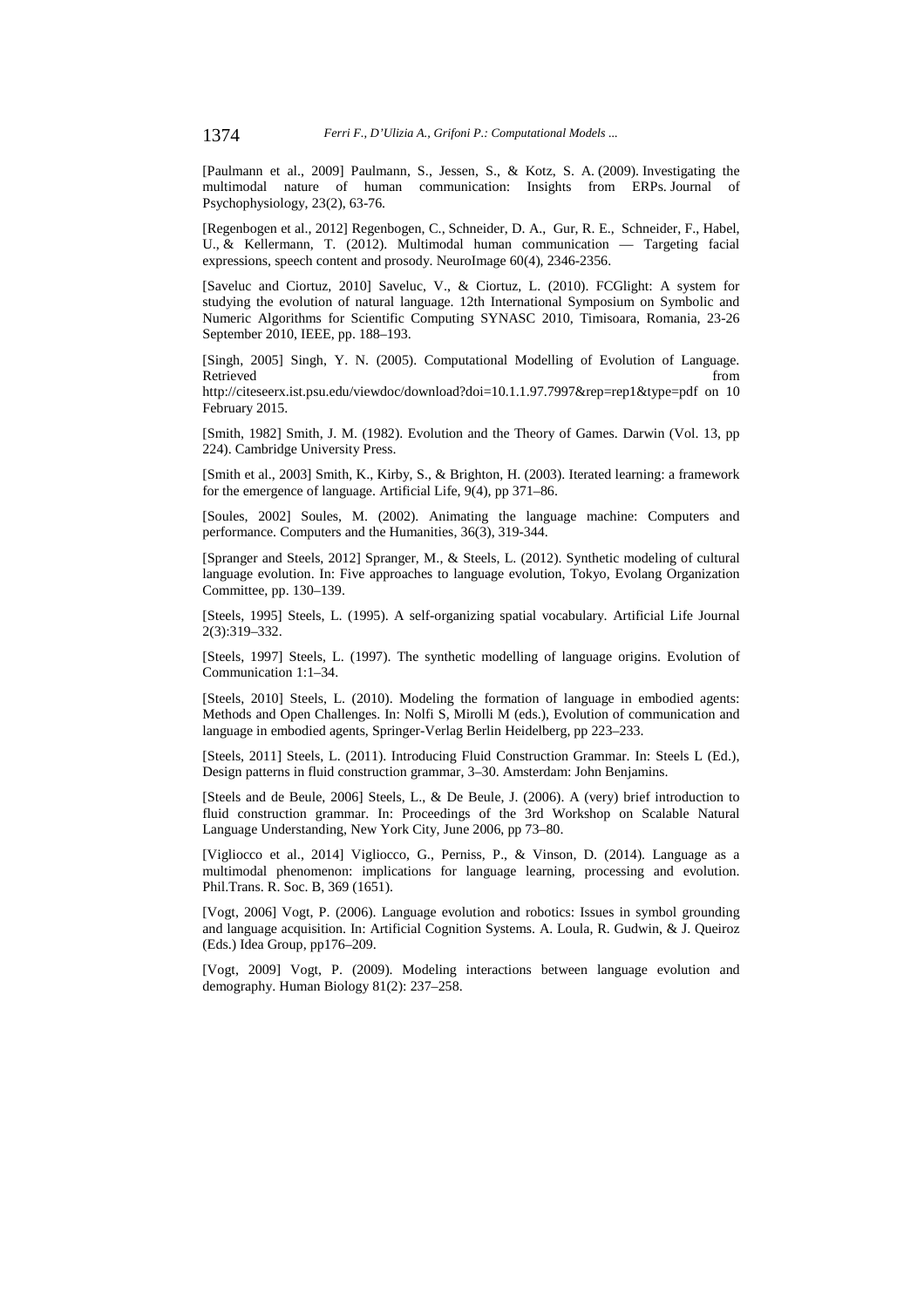[Vogt and de Boer, 2010] Vogt, P., & de Boer, B. (2010Vogt, P., & de Boer, B. (2010). Language evolution: computer models for empirical data. Adaptive Behavior, 18.

[Von Neumann and Morgenstern, 1944] Von Neumann, J., Morgenstern, O. (1944). Theory of games and economic behavior. Princeton University Press 2:625.

[Waller et al., 2013] Waller, B., Liebal, K., Burrows, A., & Slocombe, K. (2013). How can a multimodal approach to primate communication help us understand the evolution of communication?. Evolutionary Psychology, 11(3), 538-549.

[Wang et al., 1978] Wang, W.S., Liao, C.C., Gaskins, R., & Wang, M.S. (1978). QUINCE system: State-of-the-art review. California Univ Berkeley Dept of Linguistics.

[Watumull and Hauser, 2014] Watumull, J., & Hauser, M. D. (2014). Conceptual and empirical problems with game theoretic approaches to language evolution. Frontiers in psychology, 5.

[Wellens et al., 2008] Wellens, P., Loetzsch, M., & Steels, L. (2008). Flexible word meaning in embodied agents. Connection Science 20(2):173–191.

[Xie et al., 2008] Xie, S., Zhang, J., & Ho, Y. S. (2008). Assessment of world aerosol research trends by bibliometric analysis. Scientometrics 77(1):113–30.

[Zuidema, 2002] Zuidema, W. (2002). Language adaptation helps language acquisition – A computational model study. In: Proceedings of the Seventh International Conference on Simulation of Adaptive Behavior. En B. Hallam, D. Floreano, J. Hallam, G. Hayes y J.Meyer (Eds.), Cambridge, MA: MIT Press.

### **Appendix**

#### **I. Computational methods in language evolution models**

In this section we give some details on the most applied computational methods, resulting from the performed bibliometric analysis.

**Agent-based methods** allow the emergence of a language to be represented in a bottom-up fashion as a result of the interaction of a group of agents. These agents represent humans with different kinds of cognitive and social behavior that interact with each other in a population. Each agent is equipped with linguistic abilities for conceptualization, production, parsing, and interpretation. Moreover, they are endowed with learning mechanisms that allow expanding their basic linguistic knowledge. Agent-based methods are naturally adopted by those who want to develop real-world applications, such as software agents or robots evolving shared communication systems.

**Machine learning-based methods** are used to automate the individual learning of adaptive systems (mainly agents) involved in language evolution by emulating the human linguistic behavior. The major machine learning techniques used in language evolution include neural networks, genetic algorithms, Bayesian networks, and rule induction. While in the past they were applied independently, in recent times these techniques are being used in a hybrid fashion, closing the boundaries between them and enabling the development of more effective models [Garcia, 2014].

**Game-theoretic methods** address language evolution from the most general perspective by aggregating the behavior of a population and defining general mathematical equations that model the evolution of this behavior. Specifically, they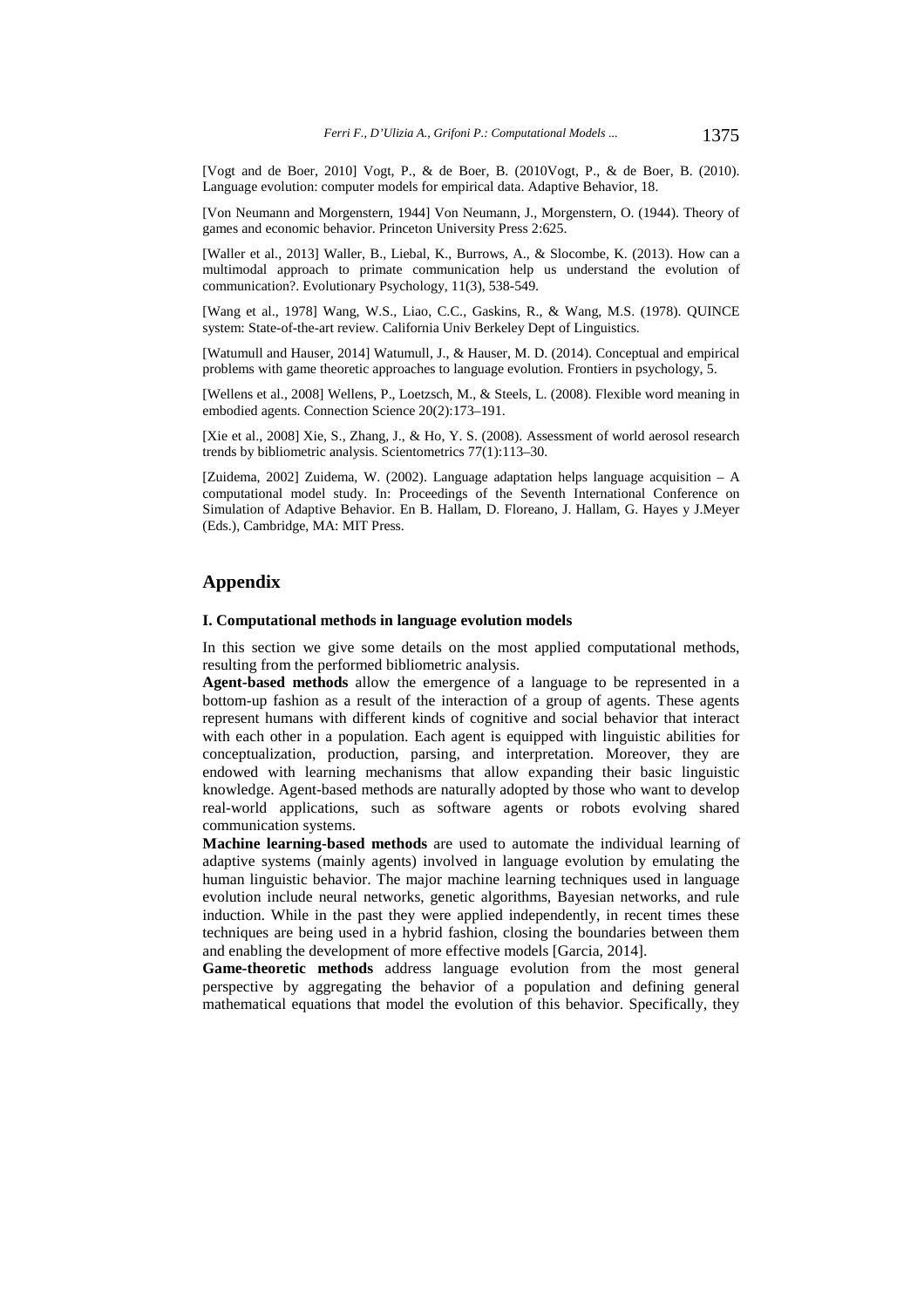study language evolution from the viewpoint of mathematical game theory, which was developed by Von Neumann and Morgenstern (1944) to describe human and economic behavior. Game-theoretic research in language evolution [Benz et al., 2011] has led to the definition of a framework, whose functioning can be summarized as follows. There are two players, the sender (or teacher) and the receiver (or learner), and a finite alphabet (a set of symbols). A language is a probability distribution defined on a set of strings composed of the symbols of the alphabet. One player has to choose between several strings compatible with the teacher's grammar such that its preferences over its own strings depend on which strings the other player chooses. Preferences are real numbers that are attached to each choice of each player and represent the "utility". The aim is to predict how the players behave in order to maximize their expected utility.

#### **II. Linguistic representations in language evolution models**

In this section we give some details on the most applied linguistic representations used in language evolution models, resulting from the performed bibliometric analysis. As argued by Cangelosi (2001), "some rely on the use of simple signals, while others use symbolic communication systems or complex syntactical structures". **Signal-meaning association-based methods** are strictly related to the symbol grounding problem [Harnad, 1990] that investigates how to ground a set of symbols (e.g. forms, signals, utterances, words, etc.) in a set of possible meanings. In this method, communication relies on simple associations between symbols and meanings. This linguistic representation is mainly applied by language evolution models that only focus on lexicon emergence, without making any explicit reference to the role of syntax. It is best suited to model the early stages of the human language evolution (e.g. primates communication).

**Grammar-based methods** move from signal-meaning associations to more complex structures of language using grammatical constructions to link syntactic and semantic categories intervening between symbols and meanings. In these methods, grammar emerges in the attempt to convey more information by combining words into phrases or sentences [Nowak et al., 2002]. Depending on the kind of grammatical formalism applied, this linguistic representation allows representing syntactic and/or semantic relationships between symbols. It is best suited to simulate complex languages in which it is possible to identify "words", i.e. symbols that belong to specific grammatical classes, such as verbs, nouns, prepositions, etc. [Cangelosi, 2001].

**Graph-based methods** allow representing linguistic units (e.g. words, sentences, etc.) as nodes in a graph and relations between them as edges. This linguistic representation is used mainly by phylogenetic approaches that model longer timescale of the history of populations by investigating how language originates and develops during the evolutionary history of the species. In these papers, indeed, the linguistic knowledge is mainly represented through graphs, trees or networks modelling the relationships between a group of related languages.

#### **III. Grammatical formalisms in language evolution models**

In this section we give some details on the most applied grammatical formalisms used in language evolution models, resulting from the performed bibliometric analysis.